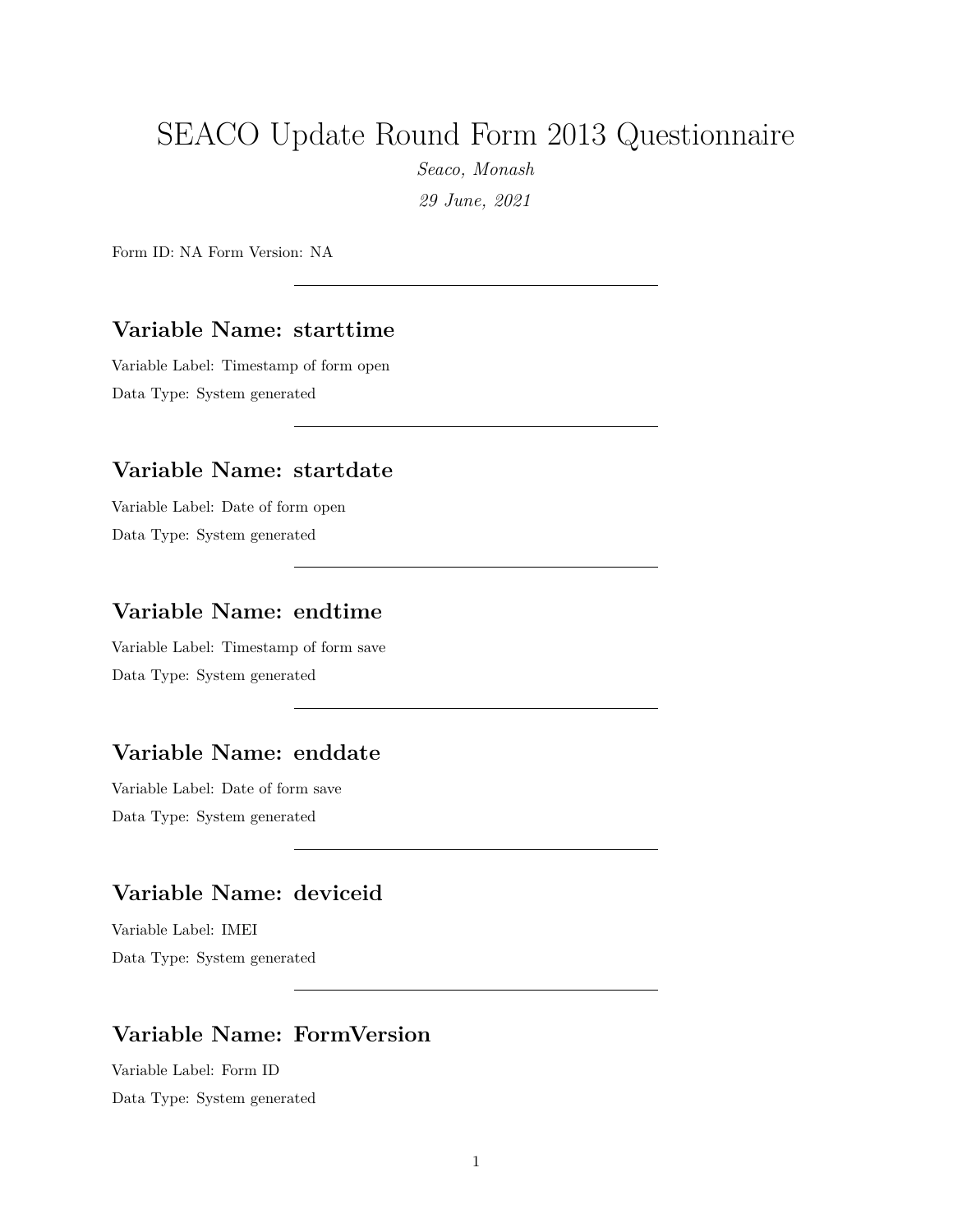### **Variable Name: round0\_1**

Variable Label: Was this household previously registered by SEACO? Data Type: factor (select one)

| Value | Label     |
|-------|-----------|
| -9    | Dont Know |
| л.    | Yes       |
| 2     | Nο        |
|       |           |

#### **Variable Name: round0\_2**

Variable Label: Is the SEACO Barcode available?

Data Type: factor (select one)

| Value | Label |
|-------|-------|
|       | Yes   |
| '2    | Nο    |

## **Variable Name: round0\_2a**

Variable Label: Why is there no Barcode?

Data Type: factor (select one)

| Value | Label                                                                            |
|-------|----------------------------------------------------------------------------------|
|       | The Barcode was removed                                                          |
|       | The Barcode is missing/lost                                                      |
|       | The household is part of SEACO, but no Barcode<br>was ever attached to the house |

## **Variable Name: HouseDetails\_ID**

Variable Label: Try to record the barcode with the camera

Data Type: string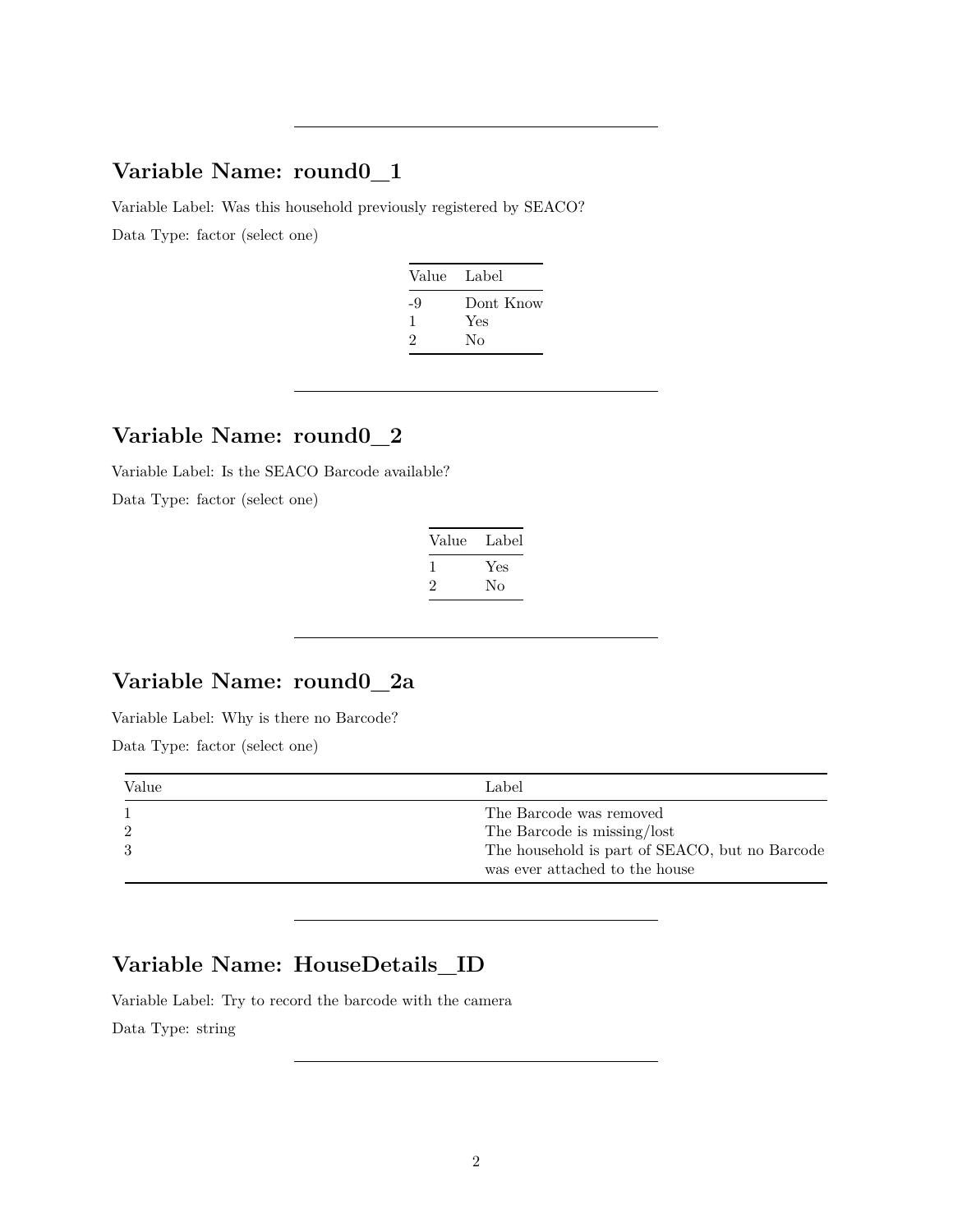#### **Variable Name: HouseDetails\_ID\_manual**

Variable Label: The barcode was not recorded. Enter it. Data Type: string

### **Variable Name: round0\_4**

Variable Label: Is the family/household new to this house in the last 12 to 15 months Data Type: factor (select one)

| Value | Label |
|-------|-------|
| L     | Yes   |
| '2    | No    |
|       |       |

### **Variable Name: round0\_7**

Variable Label: Does this household agree to participate in the Update round? Data Type: factor (select one)

| Value Label |                    |
|-------------|--------------------|
| 1           | Yes                |
| 2           | No                 |
| 3           | <b>Empty House</b> |

### **Variable Name: round0\_7a**

Variable Label: Why is this house empty?

Data Type: factor (select one)

|    | Value Label       |
|----|-------------------|
| -9 | Dont Know         |
| -8 | Refused to answer |
| 1  | Moved             |
| 2  | Other             |

#### **Variable Name: round0\_7b**

Variable Label: Where did this household move to?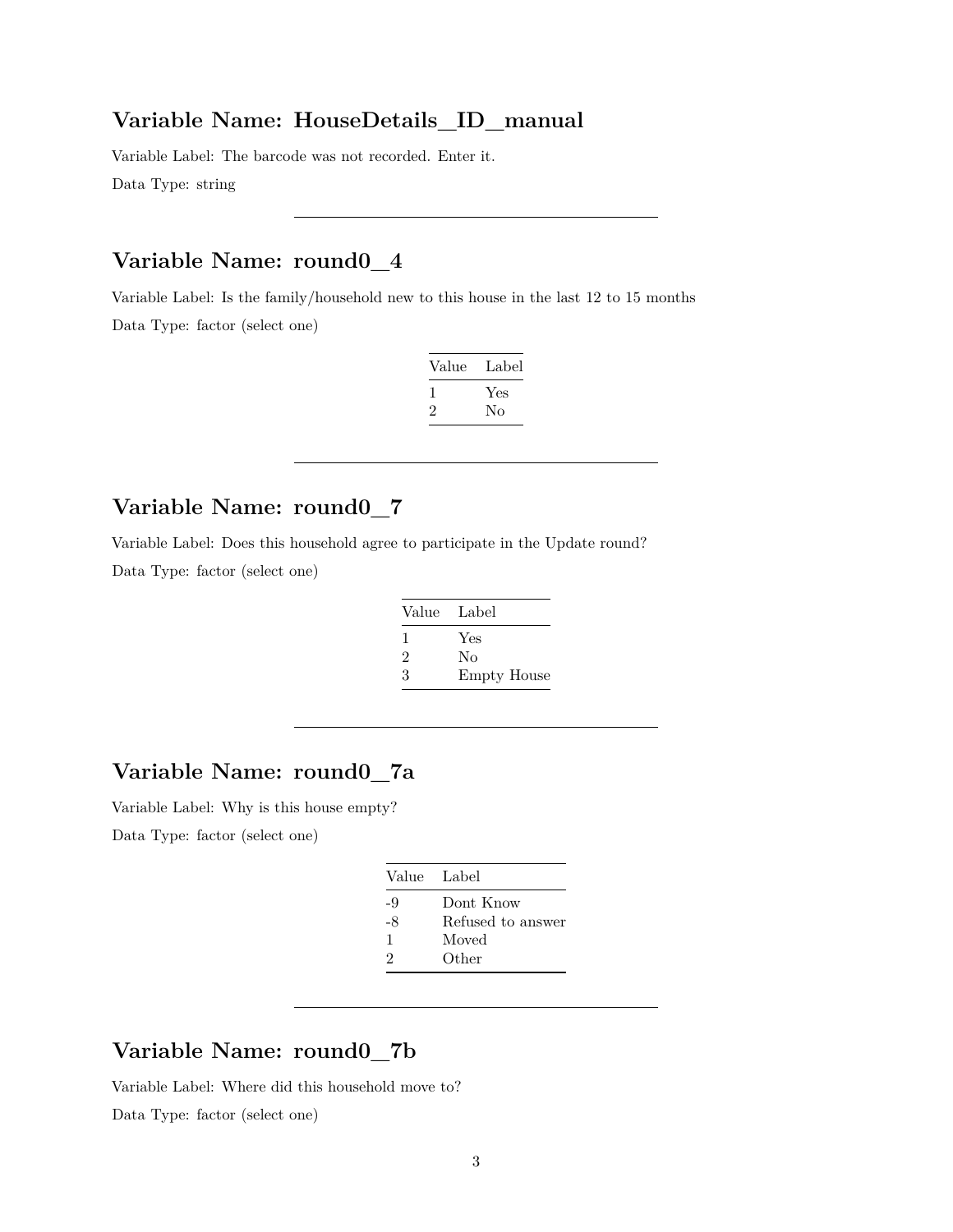|   | Value Label                    |
|---|--------------------------------|
| 1 | Within the mukim               |
| 2 | Within the daerah Segamat      |
| 3 | To JB                          |
| 4 | Somewhere else within Johor    |
| 5 | To KL                          |
| 6 | Somewhere else within Malaysia |
|   | Singapore                      |
|   | Another country                |

#### **Variable Name: mHouseDetails\_ID**

Variable Label: If the barcode of the new house is known, try to record with the camera Data Type: string

### **Variable Name: mHouseDetails\_ID\_manual**

Variable Label: The barcode was not recorded. Enter it if it is known. Data Type: string

### **Variable Name: mHouseDetails\_Number**

Variable Label: What is the number of the dwelling? Data Type: string

### **Variable Name: mHouseDetails\_Street**

Variable Label: What is the street name of the dwelling? Data Type: string

### **Variable Name: mHouseDetails\_Taman**

Variable Label: Which taman is the dwelling in? Data Type: string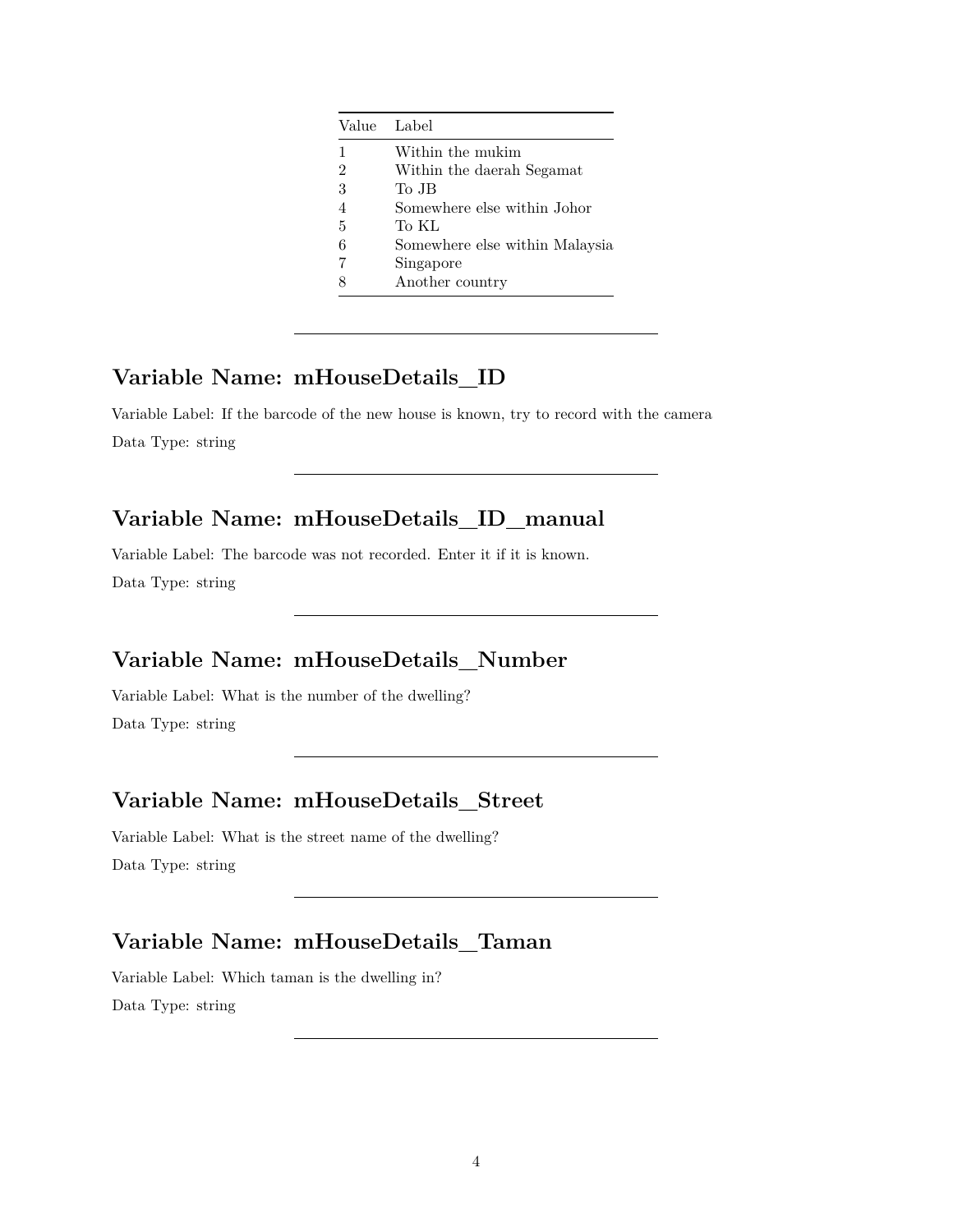#### **Variable Name: mHouseDetails\_Batu**

Variable Label: What batu is the dwelling along? Data Type: string

## **Variable Name: mHouseDetails\_Kampung**

Variable Label: What 'Kampung' is the dwelling in? Data Type: string

#### **Variable Name: mHouseDetails\_Postcode**

Variable Label: What is the postcode of the dwelling? Data Type: string

## **Variable Name: mHouseDetails\_SubDistrict**

Variable Label: Which Mukim is the dwelling in?

Data Type: factor (select one)

| Value      | Label      |
|------------|------------|
| Bekok      | Bekok      |
| Chaah      | Chaah      |
| Gemereh    | Gemereh    |
| Sg Segamat | Sg-Segamat |
| Jabi       | .Jabi      |

## **Variable Name: HouseDetails\_gps**

Variable Label: Determine GPS location of the dwelling Data Type: geopoint

#### **Variable Name: HouseDetails\_Number**

Variable Label: What is the number of the dwelling? Data Type: string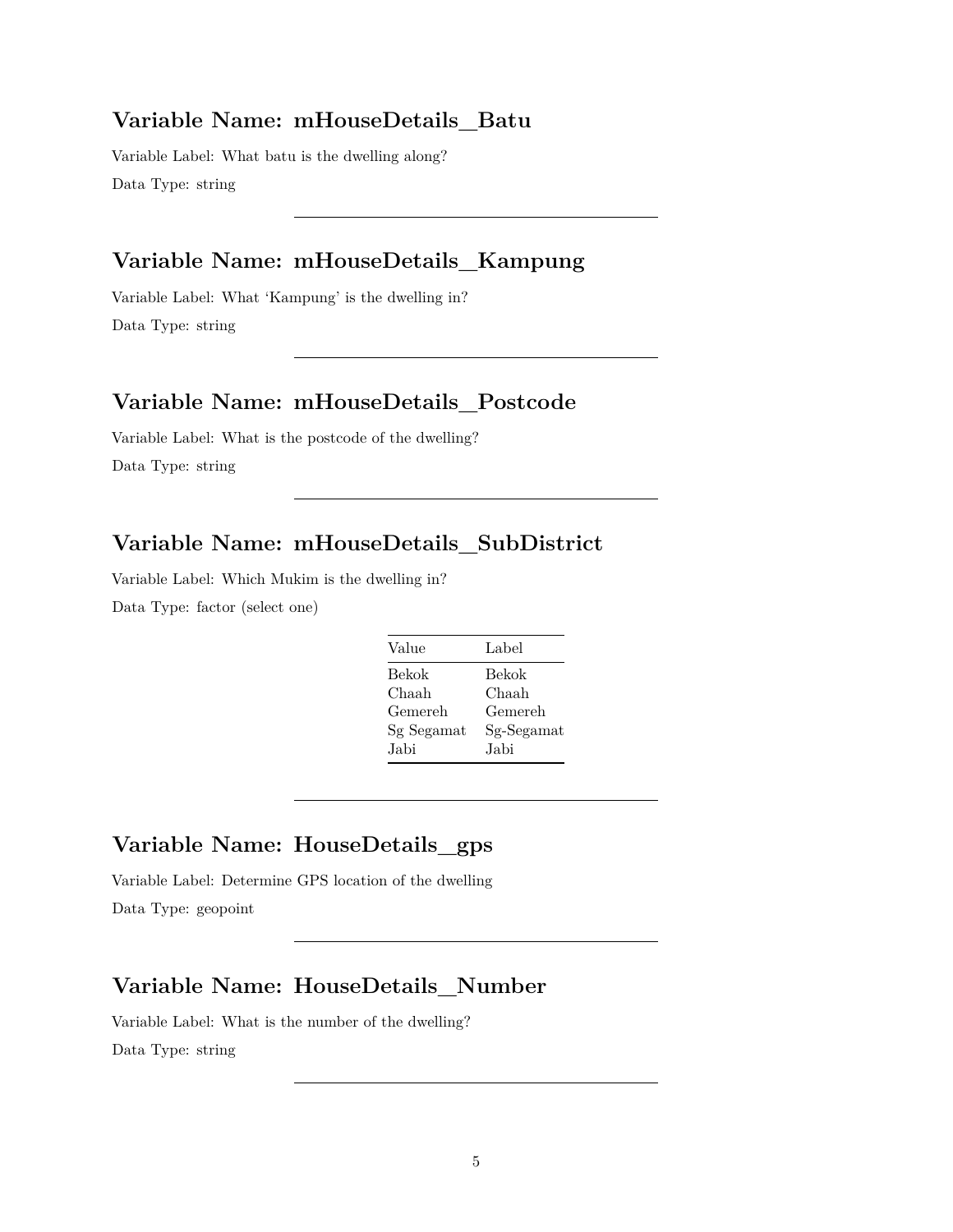#### **Variable Name: HouseDetails\_Street**

Variable Label: What is the street name of the dwelling? Data Type: string

### **Variable Name: HouseDetails\_Taman**

Variable Label: Which taman is the dwelling in? Data Type: string

#### **Variable Name: HouseDetails\_Batu**

Variable Label: What batu is the dwelling along? Data Type: string

### **Variable Name: HouseDetails\_Kampung**

Variable Label: What 'Kampung' is the dwelling in? Data Type: string

#### **Variable Name: HouseDetails\_Postcode**

Variable Label: What is the postcode of the dwelling? Data Type: string

#### **Variable Name: HouseDetails\_SubDistrict**

Variable Label: Which Mukim is the dwelling in?

| Value      | Label      |
|------------|------------|
| Bekok      | Bekok      |
| Chaah      | Chaah      |
| Gemereh    | Gemereh    |
| Sg Segamat | Sg-Segamat |
| Jabi       | .Jabi      |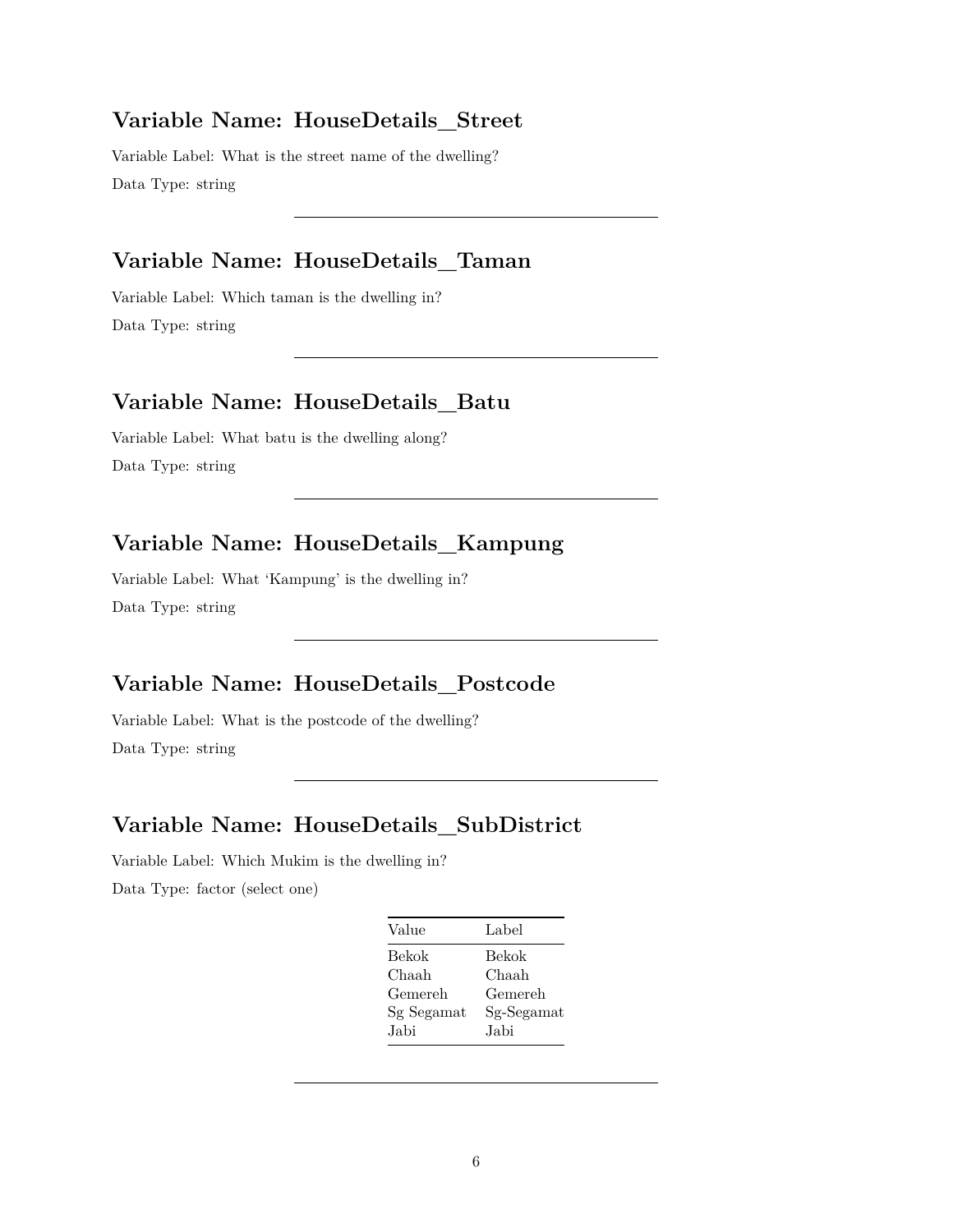### **Variable Name: household\_lbl\_1**

Variable Label: I would like to ask you a few questions about your home.

Data Type: acknowledge

### **Variable Name: household\_1**

Variable Label: Is this home . . .

Data Type: factor (select one)

| Value          | Label                                                                  |
|----------------|------------------------------------------------------------------------|
| $-9$           | Dont Know                                                              |
| $-8$           | Refused to answer                                                      |
| $\mathbf{1}$   | owned by any household member, with mortgage                           |
| $\overline{2}$ | owned by any household members, without mortgage                       |
| 3              | a government/employer-provided staff quarters                          |
| $\overline{4}$ | Rented                                                                 |
| $\overline{5}$ | Other (e.g: living for free in a house owned by non-household members) |

## **Variable Name: household\_2**

Variable Label: What is the main source of drinking water in your house? Data Type: factor (select one)

| Value | Label                                      |
|-------|--------------------------------------------|
| $-9$  | Dont Know                                  |
| $-8$  | Refused to answer                          |
|       | Piped water that runs into the house       |
| 2     | Piped water in the yard                    |
| 3     | Public standpipe                           |
| 4     | Bottled drinking water (mineral/distilled) |
| 5     | Protected dug well or protected spring     |
| 6     | Unprotected dug well or spring             |
|       | Rainwater (into tank or cistern)           |
| 8     | Water taken directly from a pond or stream |
| 9     | Tanker-truck vendor                        |
| 10    | Other                                      |

## **Variable Name: household\_3**

Variable Label: What is the main method of disposing of your household garbage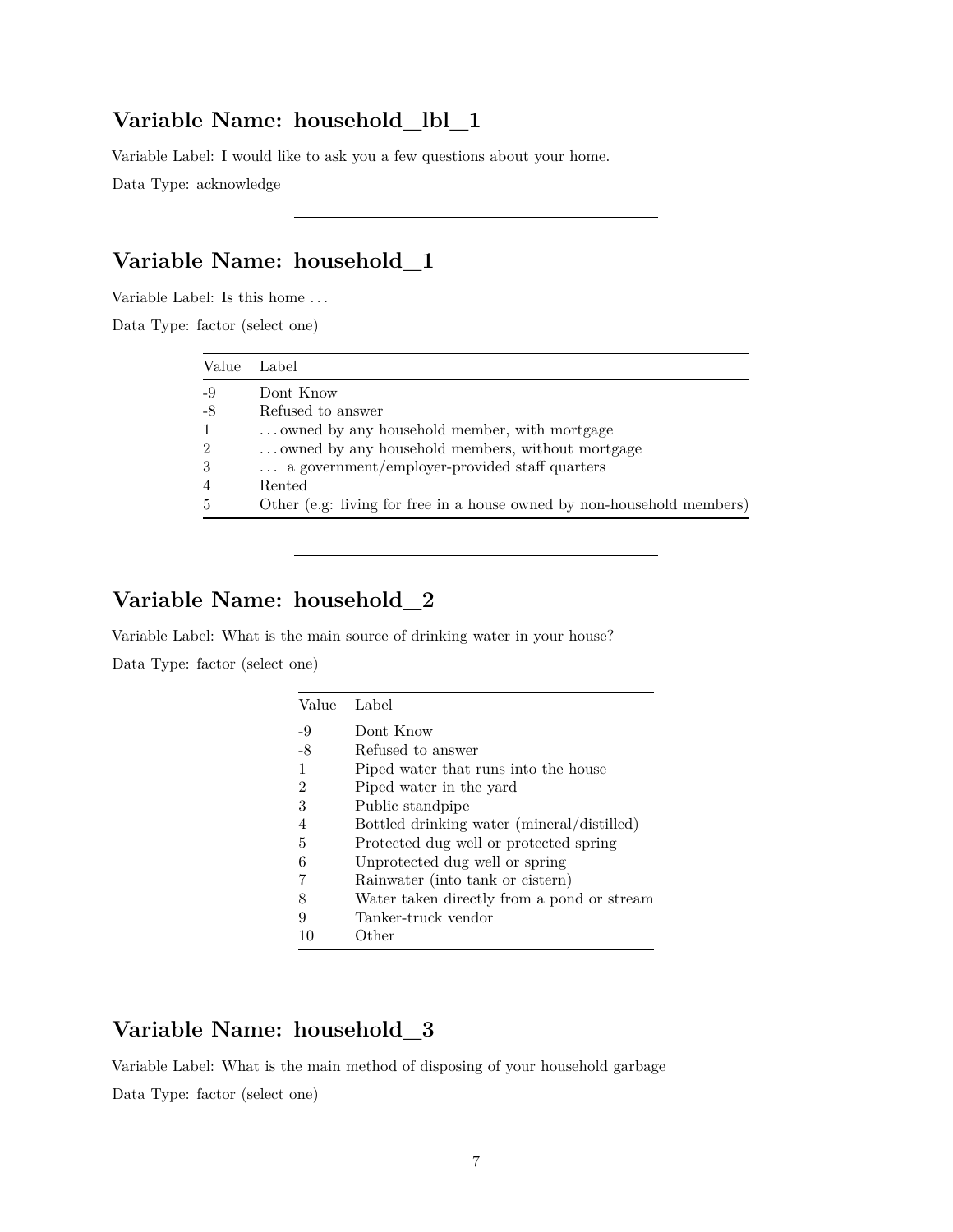| Value | Label                                                      |
|-------|------------------------------------------------------------|
| $-9$  | Dont Know                                                  |
| $-8$  | Refused to answer                                          |
|       | Collected by the local authority/management regularly      |
| 2     | Collected by the local authority/management irregularly    |
| 3     | Buried outside the house                                   |
|       | Open burning                                               |
| 5     | Thrown into the drain, river or anywhere                   |
| 6     | Collected and thrown into a specialized area for recycling |
|       | Other                                                      |

# **Variable Name: household\_4**

Variable Label: What type of toilet is at your house

Data Type: factor (select one)

| Value          | Label                                              |
|----------------|----------------------------------------------------|
| $-9$           | Dont Know                                          |
| $-8$           | Refused to answer                                  |
| -1             | Flush toilet connected to the main sewerage system |
| $\overline{2}$ | Flush toilet with septic tank                      |
| 3              | Pour flush toilet                                  |
| $\overline{4}$ | Bore hole toilet with closed lid                   |
| 5              | Bore hole toilet without cover                     |
| 6              | Bucket latrine                                     |
| 7              | Hanging latrine                                    |
| 8              | No facilities                                      |

## **Variable Name: household\_5**

Variable Label: Do you share the toilet facility with another household? Data Type: factor (select one)

| Value        | Label |
|--------------|-------|
| $\mathbf{I}$ | Yes   |
| 2            | Nο    |

### **Variable Name: flood\_1**

Variable Label: Were you resident in this house in January 2011 at the time of the Segamat floods? Data Type: factor (select one)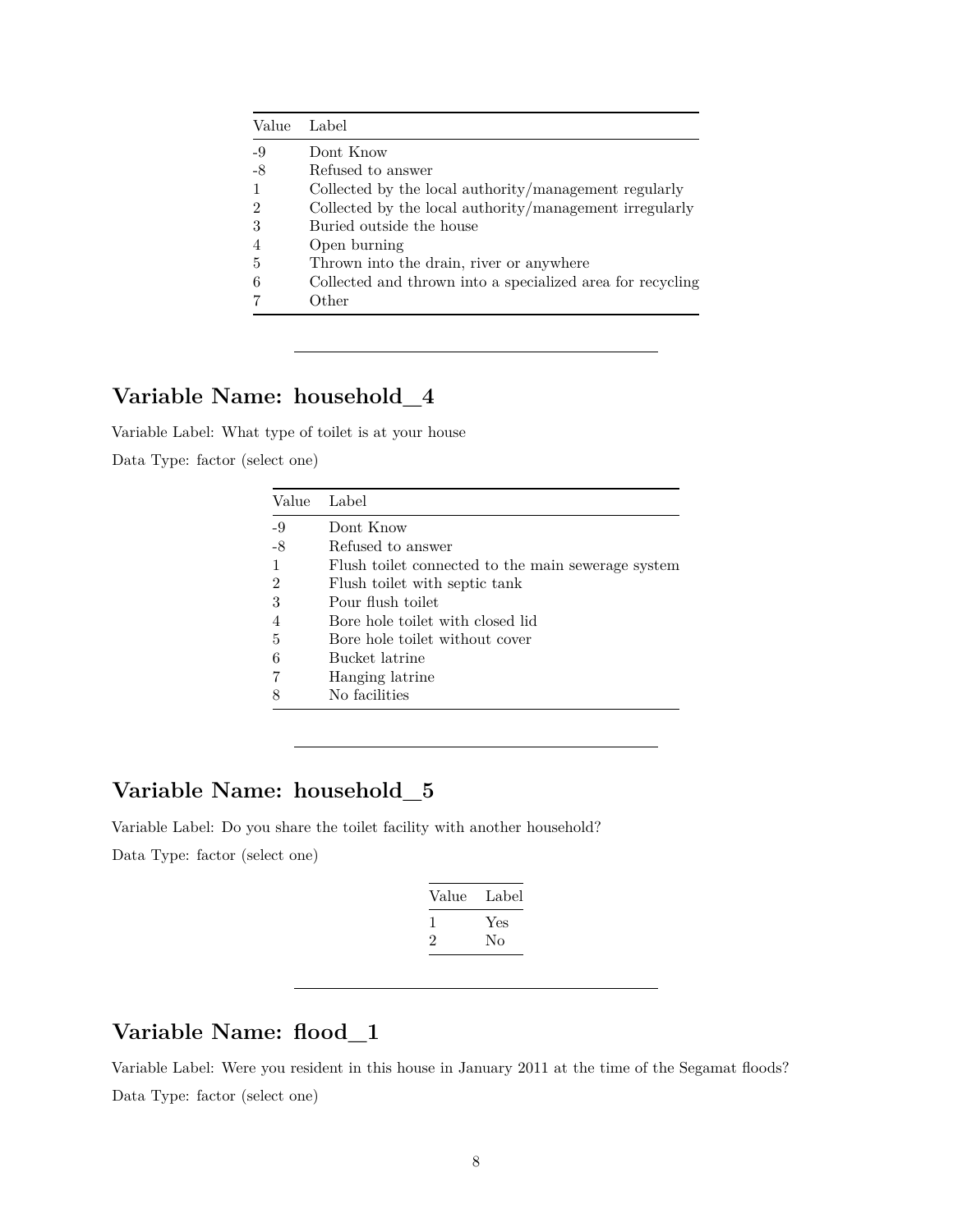| Value | Label |
|-------|-------|
|       | Yes   |
| '2    | Nο    |
|       |       |

## **Variable Name: flood\_2**

Variable Label: During that flood, did water enter the house? Data Type: factor (select one)

| Value | Label |
|-------|-------|
|       | Yes   |
|       | Nο    |

## **Variable Name: flood\_3**

Variable Label: During that flood, was road access to the house cut?

Data Type: factor (select one)

| Value | Label |
|-------|-------|
|       | Yes   |
| ۰,    | Nο    |

### **Variable Name: flood\_4**

Variable Label: During that flood, did you have any difficulty obtaining fresh food or clean water? Data Type: factor (select one)

| Value        | Label |
|--------------|-------|
| $\mathbf{I}$ | Yes   |
| ۰,           | No    |

## **Variable Name: expenditure\_lbl\_1**

Variable Label: I would like to ask you some questions about how much your household spends on health care services and other things.

Data Type: acknowledge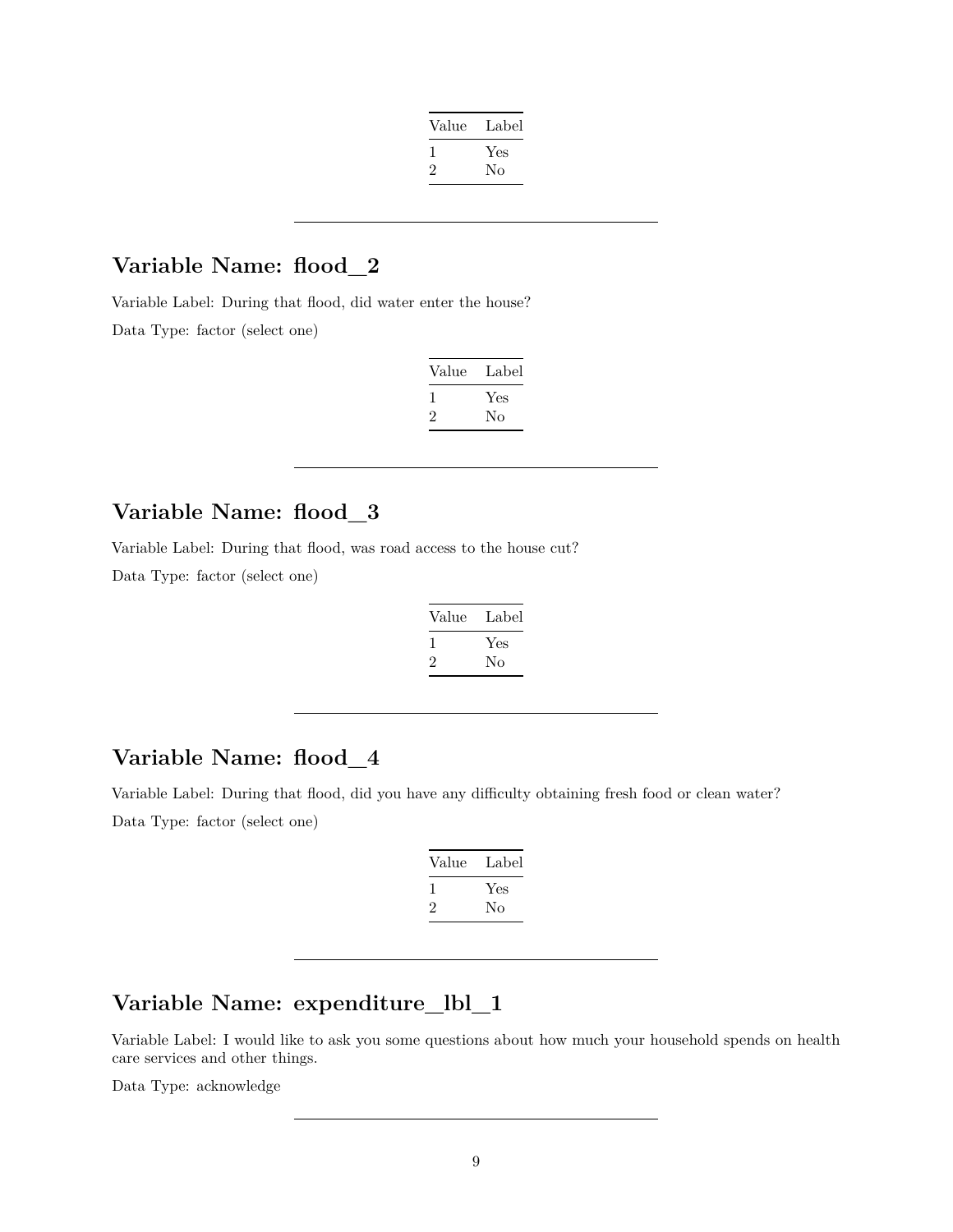Variable Label: Cereals (rice, corn, wheat flour, rice, flour, etc.) Data Type: integer

### **Variable Name: expenditure\_2**

Variable Label: Tuber (cassava, sweet potato, potato, dried cassava, taro, sago, etc) Data Type: integer

### **Variable Name: expenditure\_3**

Variable Label: Fish (fresh fish, salted and dried fish, shrimp, etc.) Data Type: integer

### **Variable Name: expenditure\_4**

Variable Label: Meat (chicken, beef, buffalo, goat, pork,innards including liver, liver, spleen, dried beef, etc) Data Type: integer

### **Variable Name: expenditure\_5**

Variable Label: Egg and milk (chicken egg, duck egg, quail egg, fresh milk, canned milk, powder milk, etc) Data Type: integer

### **Variable Name: expenditure\_6**

Variable Label: Vegetables (spinach, water spinach, cucumber, carrot, string bean, green bean, onion, chili, tomato, etc)

Data Type: integer

#### **Variable Name: expenditure\_7**

Variable Label: Pulses (lentils/dahl, peanut, mungbean, soybean, kidney bean, lima bean, cashew nut, tofu, tempe, etc)

Data Type: integer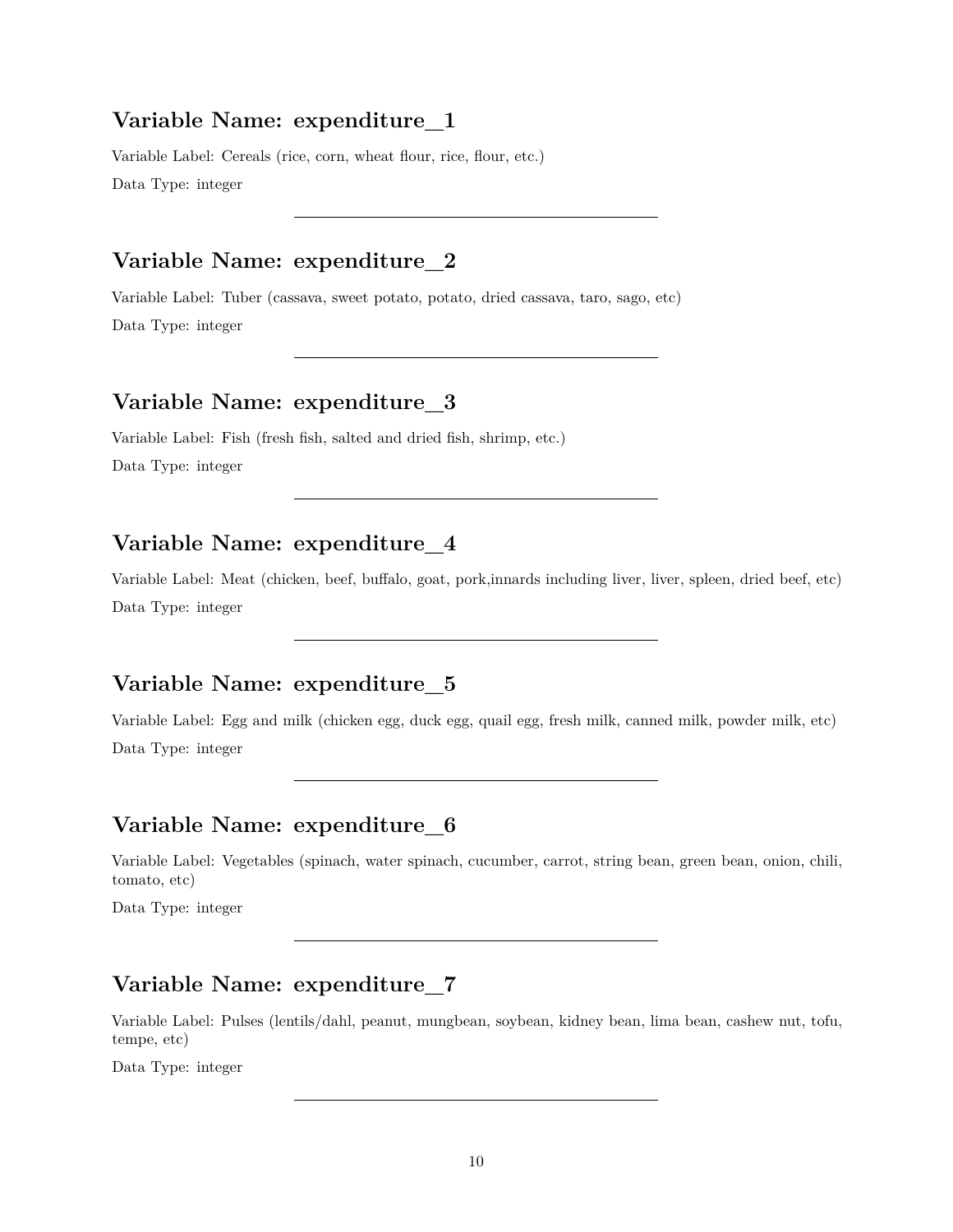Variable Label: Fruit (orange, mango, apple, durian, rambutan, snake fruit, lanzon, pineapple, watermelon, banana, etc)

Data Type: integer

## **Variable Name: expenditure\_9**

Variable Label: Oil and fat (cooking/frying oil, coconut,butter, ghee, etc) Data Type: integer

### **Variable Name: expenditure\_10**

Variable Label: Beverage ingredient (cane sugar, tea, coffee, cocoa, syrup, etc)

Data Type: integer

### **Variable Name: expenditure\_11**

Variable Label: Spice (salt, candle nut, coriander, pepper, fish paste, soy sauce, brown sugar, monosodium glutamate)

Data Type: integer

#### **Variable Name: expenditure\_12**

Variable Label: Miscellaneous food (shrimp cracker, chips, rice noodle, macaroni)

Data Type: integer

#### **Variable Name: expenditure\_13**

Variable Label: Prepared food (bread, biscuit, cakes, porridge, meatball soup, syrup, soda, rice and side dish) Data Type: integer

### **Variable Name: expenditure\_14**

Variable Label: Alcoholic beverages (beer, wine, and other alcoholic drinks) Data Type: integer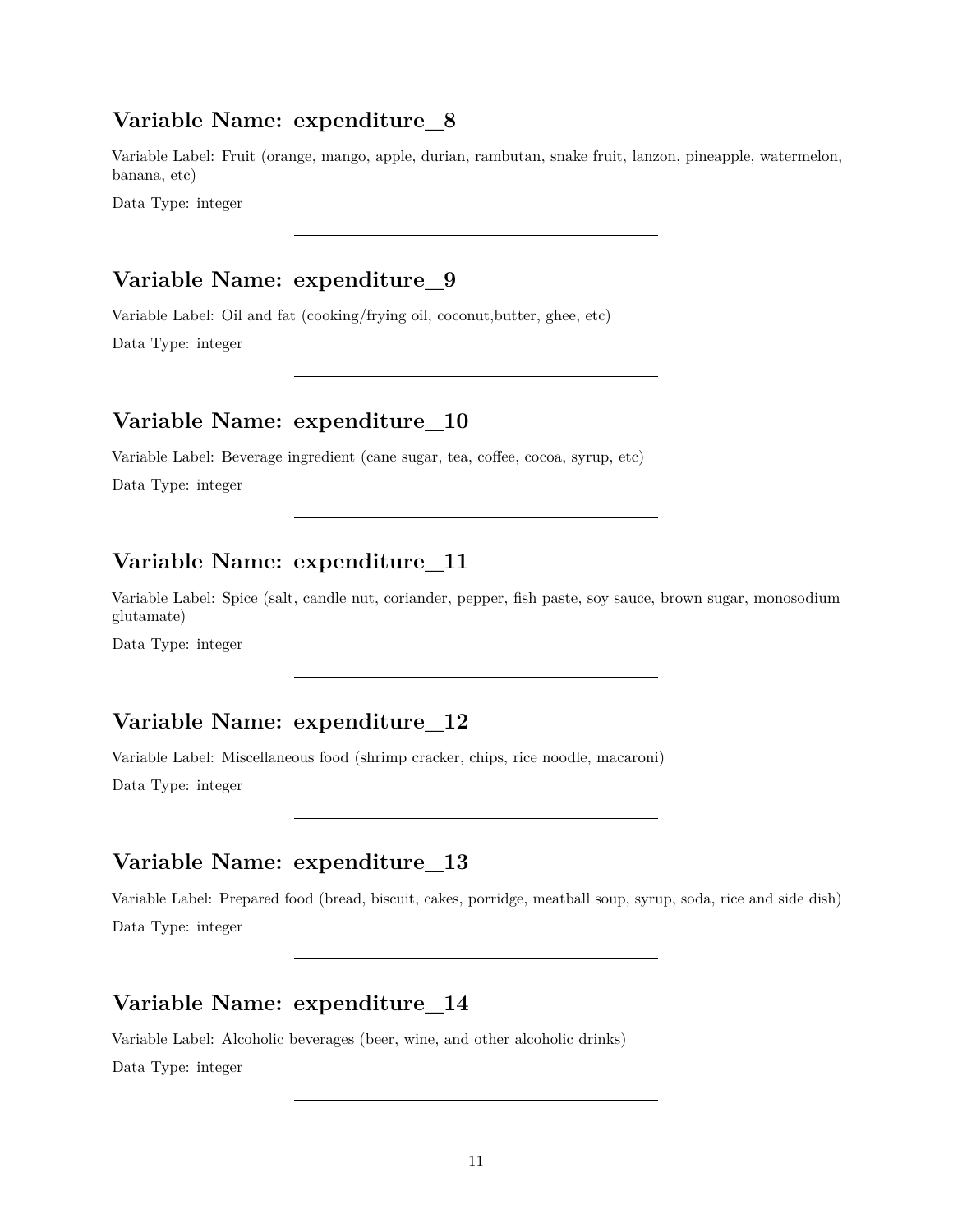Variable Label: Tobacco and betel (clove cigarette, cigarette, cigars, tobacco betel, areca nut, etc) Data Type: integer

## **Variable Name: expenditure\_16**

Variable Label: Housing, fuel, light, and water (rent, mortgage, electricity, kerosene, water etc)

Data Type: integer

### **Variable Name: expenditure\_17**

Variable Label: Miscellaneous goods and services (toilet soap, cosmetics, transportation, reading material, recreation, driving license, social security etc)

Data Type: integer

### **Variable Name: expenditure\_18**

Variable Label: Education cost (enrollement/registration fee, tuition, Scout, handicraft, etc)

Data Type: integer

### **Variable Name: expenditure\_19**

Variable Label: Health cost (hospital, health center, medical doctor, traditional healer, medicines, etc) Data Type: integer

### **Variable Name: expenditure\_20**

Variable Label: Clothing, footwear, headgear (material clothes, ready-made clothes shoes, hat, laundry soap, etc)

Data Type: integer

### **Variable Name: expenditure\_21**

Variable Label: Durable goods (furniture, household equipment, kitchen utensils, recreational tools, sporting goods, jewelry/imitation jewelry, vehicle, umbrella, watch, camera, etc)

Data Type: integer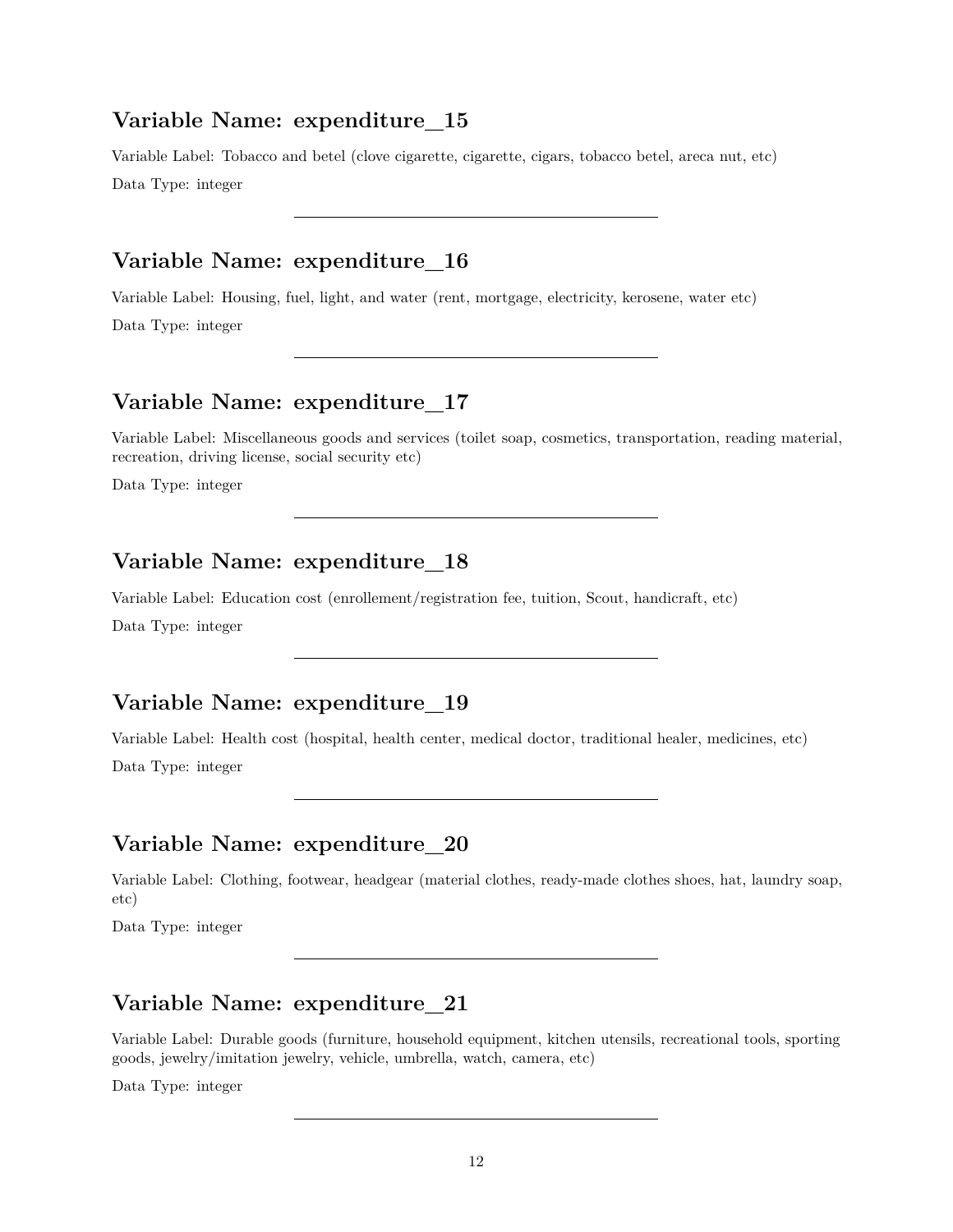Variable Label: Taxes and insurance (building and land tax, radio/TV tax, vehicle tax, accident/health insurance

Data Type: integer

## **Variable Name: expenditure\_23**

Variable Label: Festivities and ceremonies (wedding, circumcision,. Birthday, religious festival, traditional ceremony, etc)

Data Type: integer

### **Variable Name: ResidentsList\_name**

Variable Label: What is the residents full name?

Data Type: string

### **Variable Name: Residents\_1**

Variable Label: Is still part of the household Data Type: factor (select one)

| Value Label   |                                 |
|---------------|---------------------------------|
|               | Yes                             |
| $\mathcal{D}$ | Nο                              |
| $\cdot$ 3     | Was never part of the household |

### **Variable Name: Residents\_2**

Variable Label: Why is no longer part of the household

|                | Value Label                       |
|----------------|-----------------------------------|
| $-9$           | Dont Know                         |
| $-8$           | Refused to answer                 |
| $\mathbf{1}$   | Died                              |
| $\overline{2}$ | Moved for marriage                |
| 3              | Moved for work                    |
| 4              | Moved for education               |
| 5              | Moved for personal health reasons |
| 6              | Moved for family health reasons   |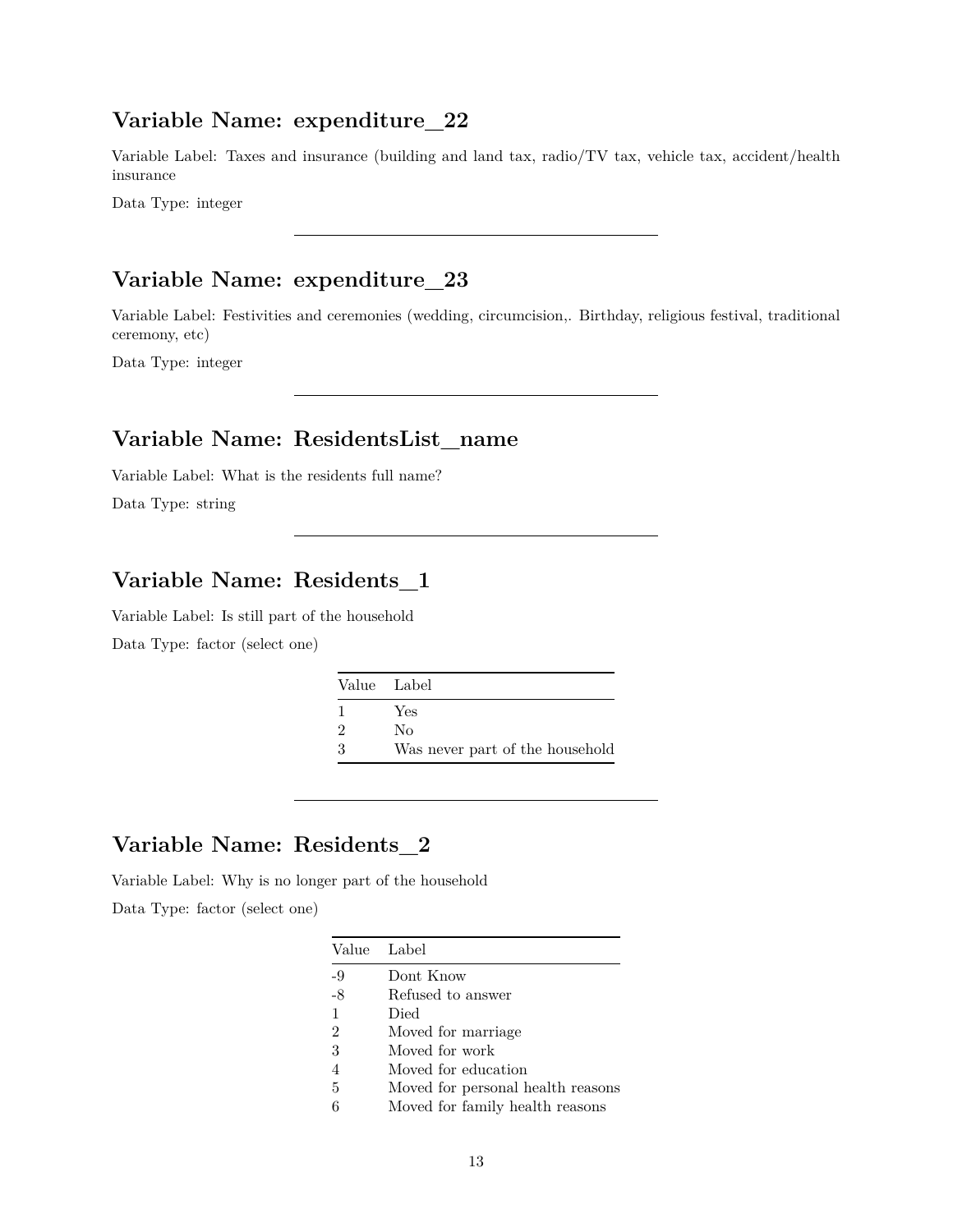| - 7 | Moved for other family reasons |
|-----|--------------------------------|
| -8  | Returning non-Resident         |

9 Other

## **Variable Name: Residents\_3**

Variable Label: Where did move?

Data Type: factor (select one)

|   | Value Label                    |
|---|--------------------------------|
| 1 | Within the mukim               |
| 2 | Within the daerah Segamat      |
| 3 | To JB                          |
|   | Somewhere else within Johor    |
| 5 | To KL                          |
| 6 | Somewhere else within Malaysia |
|   | Singapore                      |
|   | Another country                |

#### **Variable Name: Residents\_4**

Variable Label: When did die (Try to get a date) Data Type: date

### **Variable Name: Residents\_4a**

Variable Label: Days Data Type: Integer

## **Variable Name: Residents\_4b**

Variable Label: Weeks Data Type: Integer

## **Variable Name: Residents\_4c**

Variable Label: Months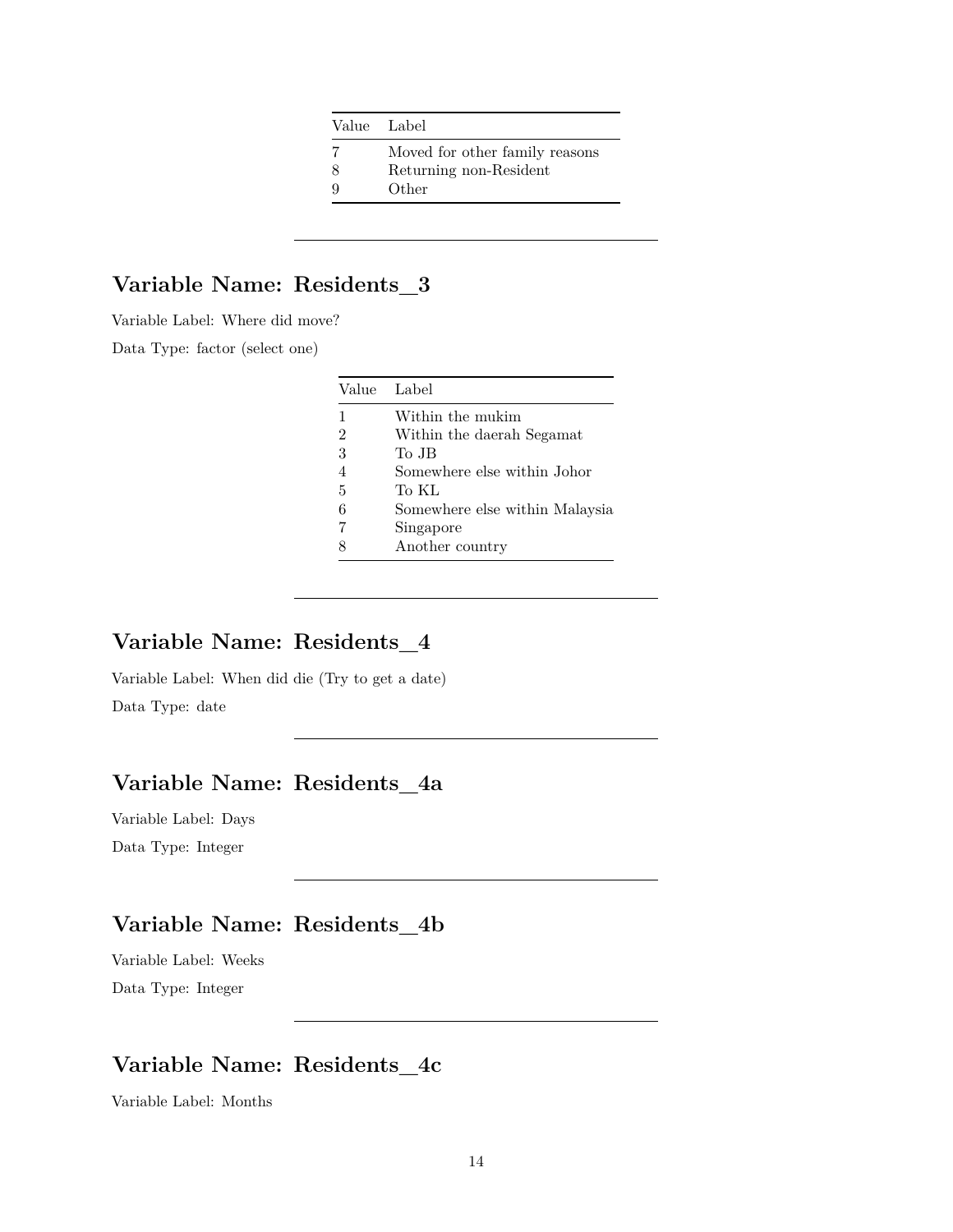Data Type: Integer

### **Variable Name: Residents\_4d**

Variable Label: Can one of my colleagues return and talk to you about the circumstances of 's death? Data Type: factor (select one)

| Value Label |           |
|-------------|-----------|
| -9          | Dont Know |
| 1           | Yes       |
| 2           | Nο        |

### **Variable Name: Residents\_5**

Variable Label: Can I get your handphone number for my colleague to arrange the visit?

Data Type: string

### **Variable Name: Residents\_6**

Variable Label: Other than the people I have mentioned are there any new people in the household? Data Type: factor (select one)

| Value | Label |
|-------|-------|
|       | Yes   |
| ۰,    | Nο    |

### **Variable Name: Residents\_6a**

Variable Label: How many new people are there? Data Type: Integer

#### **Variable Name: Residents\_name**

Variable Label: What is the residents full name? Data Type: string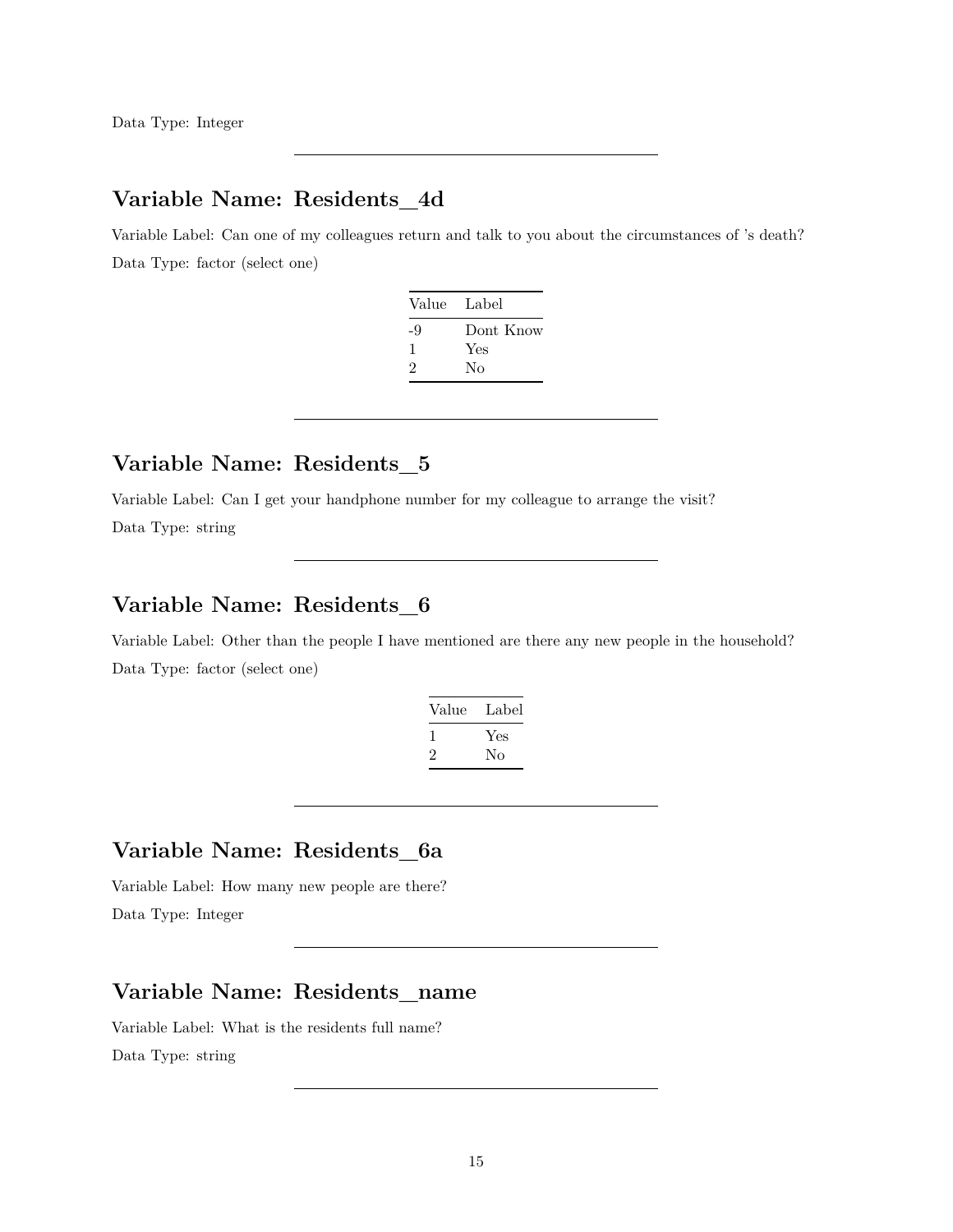#### **Variable Name: Residents\_dob**

Variable Label: What is 's date of birth Data Type: date

### **Variable Name: Residents\_age**

Variable Label: What was 's age at the last birthday? (by date of birth and not the year)? Estimated age is: Data Type: integer

#### **Variable Name: Residents\_agree**

Variable Label: Can take part in SEACO's research?

Data Type: factor (select one)

| Label                                              |
|----------------------------------------------------|
| Agreed to be interviewed by me                     |
| Agreed to be interviewed by another data collector |
| Unwilling                                          |
| Unavailable (Temporarily)                          |
| Incapable due to acute illness                     |
| Incapable due to chronic illness                   |
| Incapable for another reason                       |
| Moved                                              |
|                                                    |

### **Variable Name: Residents\_7**

Variable Label: Was born here in the last 12-15 months?

Data Type: factor (select one)

| Value | Label |
|-------|-------|
| L     | Yes   |
|       | No    |

## **Variable Name: Residents\_8**

Variable Label: Was enrolled in the MISSproject? Data Type: factor (select one)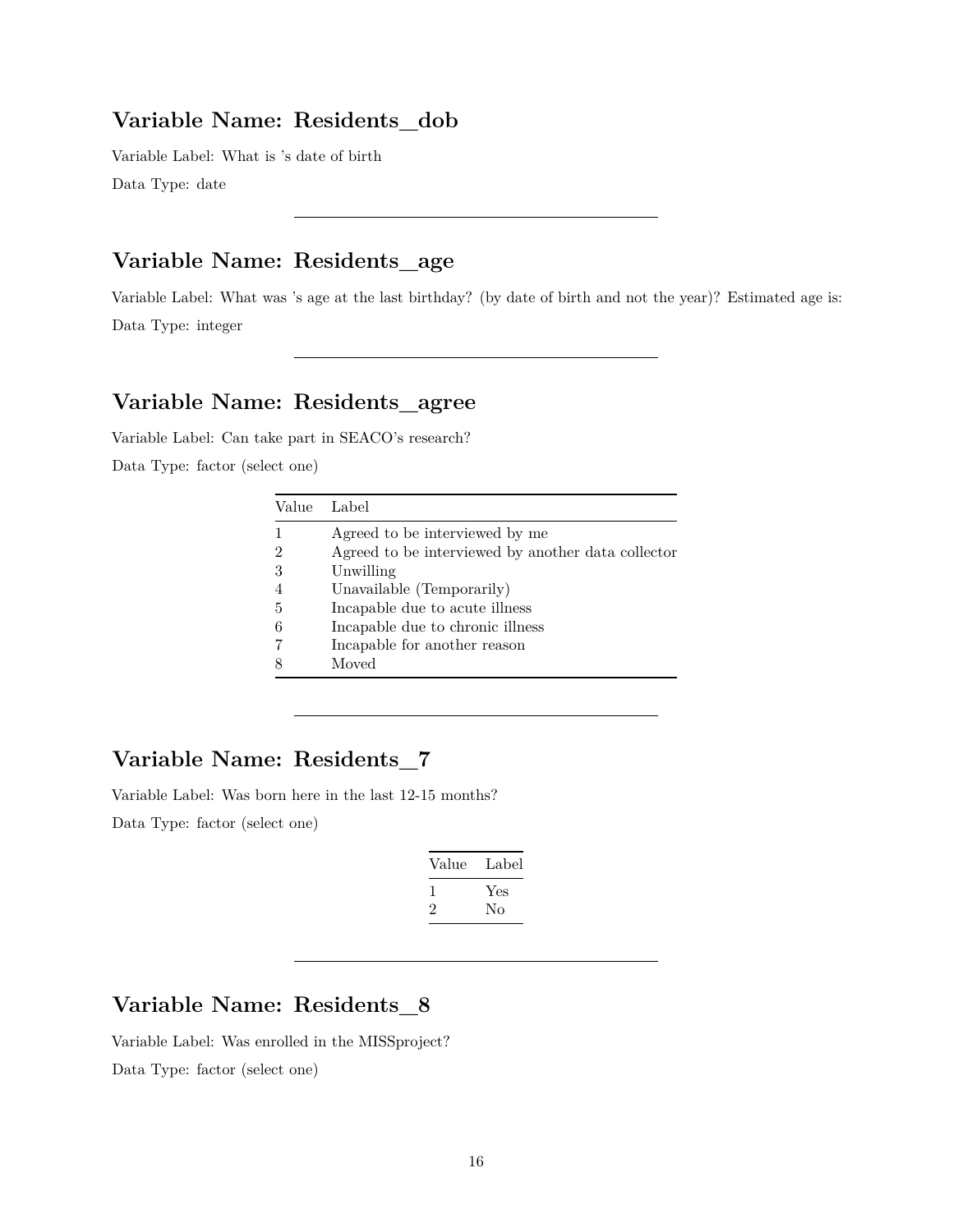| Value Label |           |
|-------------|-----------|
| -9          | Dont Know |
| -1          | Yes       |
| 2           | No        |
|             |           |

## **Variable Name: Residents\_9**

Variable Label: What is 's mother's name? Data Type: string

### **Variable Name: Residents\_10**

Variable Label: What is 's father's name? Data Type: string

## **Variable Name: Residents\_11**

Variable Label: What was the reason for to move into the household Data Type: factor (select one)

| Value          | Label                             |
|----------------|-----------------------------------|
| -9             | Dont Know                         |
| $-8$           | Refused to answer                 |
| 1              | Moved for marriage.               |
| $\overline{2}$ | Moved for work                    |
| 3              | Moved for education               |
| $\overline{4}$ | Moved for personal health reasons |
| 5              | Moved for family health reasons   |
| 6              | Moved for other family reasons    |
| 7              | Returning Resident                |
|                | Other                             |

## **Variable Name: Residents\_id**

Variable Label: What kind of identity document does use Data Type: factor (select one)

| Value Label |                   |
|-------------|-------------------|
|             | Birth Certificate |
| ാ           | NRIC              |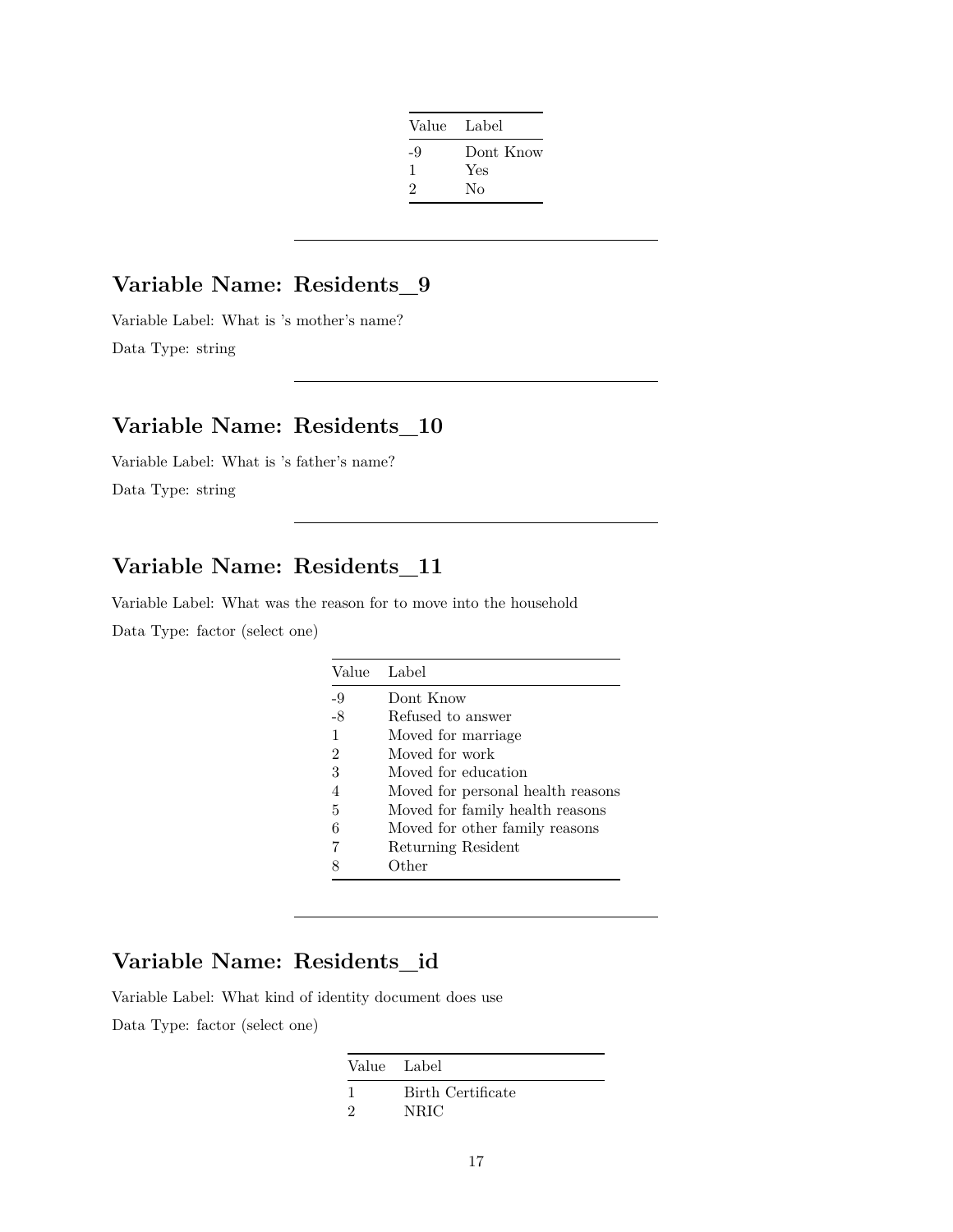|   | Value Label                   |
|---|-------------------------------|
| 3 | Military/Police Identity Card |
|   | Passport                      |
| 5 | Other                         |
| 6 | Don't Know                    |
|   | Refused to answer             |

## **Variable Name: Residents\_id\_other**

Variable Label: If 'Other', what kind of identity document does use Data Type: string

#### **Variable Name: Residents\_id\_know**

Variable Label: Do you know what ID number is?

Data Type: factor (select one)

| Value Label    |                   |
|----------------|-------------------|
| -1             | No                |
| $\mathfrak{D}$ | Yes               |
| 3              | Refused to answer |

#### **Variable Name: Residents\_id\_no**

Variable Label: Can you tell me what 's ID number is? Data Type: string

### **Variable Name: Residents\_sex**

Variable Label: What is 's gender?

| Value | Label  |
|-------|--------|
|       | Male   |
| '2    | Female |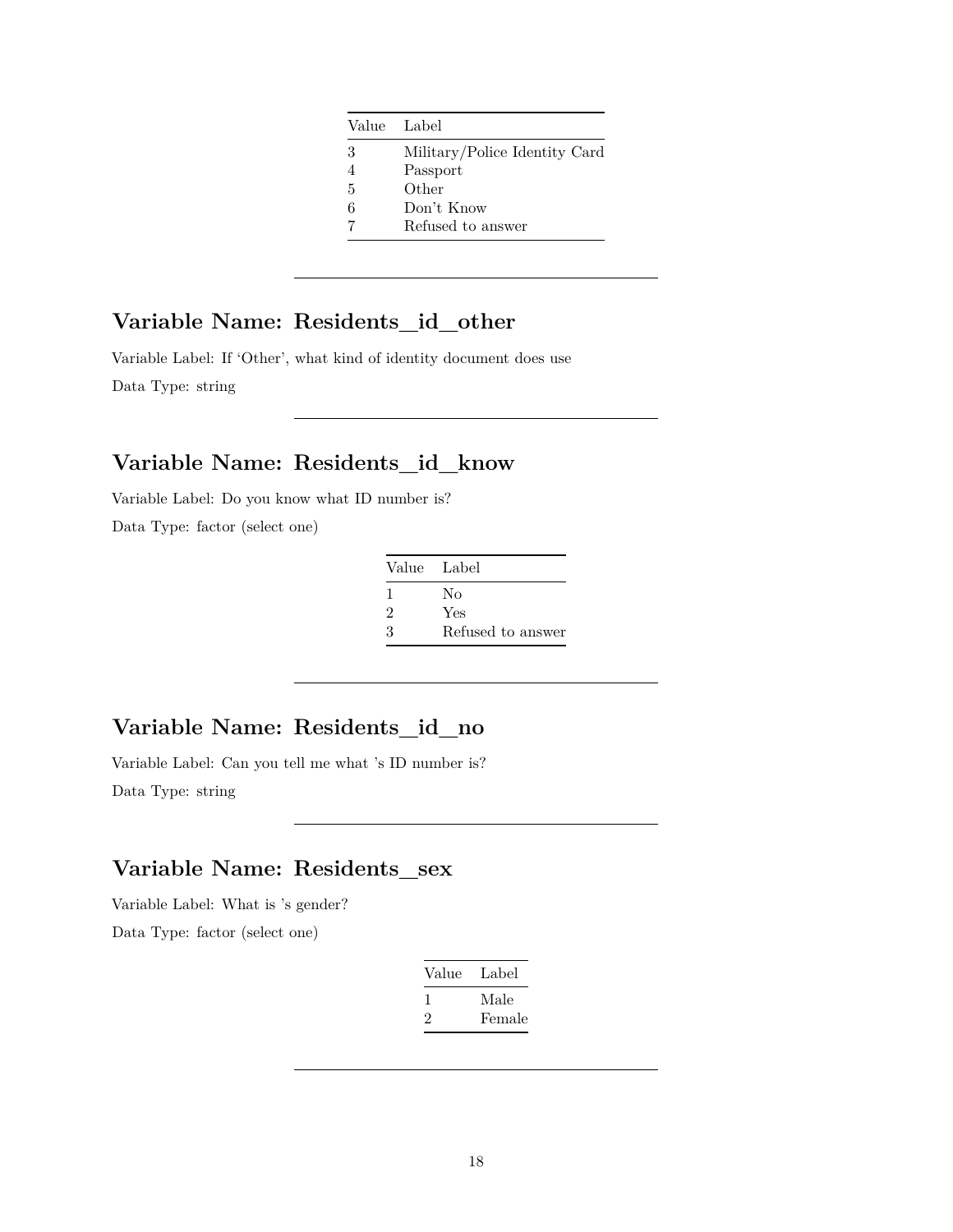### **Variable Name: Residents\_rhh**

Variable Label: What is 's relationship to the head of the household? Data Type: factor (select one)

| Value | Label                                  |
|-------|----------------------------------------|
| 1     | is the Head of Household               |
| 2     | Husband or Wife                        |
| 3     | Parent (in law)                        |
| 4     | Grandparent (in law)                   |
| 5     | Brother or Sister                      |
| 6     | Child                                  |
| 7     | Domestic servant $(e.g., mail/driver)$ |
| 8     | There is no Head of Household          |
| 9     | Other                                  |
| 10    | Refused to answer                      |
| 11    | Don't know                             |
| 12    | Daughter-in-law or Son-in-law          |
| 13    | Adopted                                |
| 14    | Stepchild                              |
| 15    | Grandchild                             |
| 16    | Acquaintance                           |
| 17    | Friend                                 |

## **Variable Name: Residents\_rhh\_other**

Variable Label: If 'Other' how would you describe 's relationship to the Head of Household Data Type: string

### **Variable Name: Residents\_citizen**

Variable Label: What is 's citizenship?

| Value          | Label             |
|----------------|-------------------|
| 1              | Malaysian         |
| $\overline{2}$ | Singaporean       |
| 3              | Indonesian        |
| $\overline{4}$ | Indian            |
| 5              | Other             |
| 6              | Don't know        |
| 7              | Refused to answer |
| 8              | Vietnamese        |
| 9              | Philippines       |
| 10             | Bangladeshi       |
| 11             | Nepali            |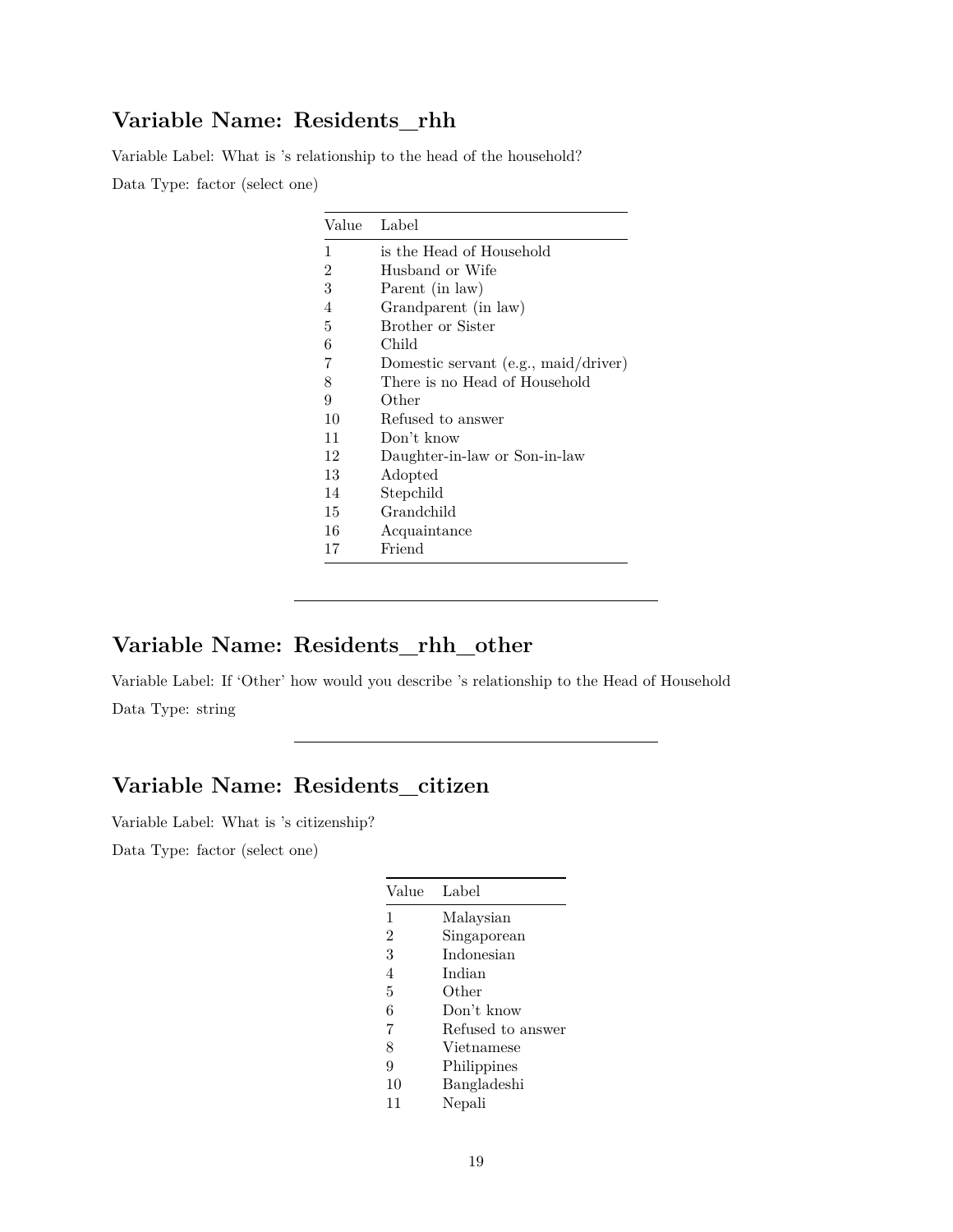| Value Label |           |
|-------------|-----------|
| 12          | Thai      |
| 13          | Cambodian |

#### **Variable Name: Residents\_citizen\_other**

Variable Label: If 'Other' please specify citizenship of Data Type: string

### **Variable Name: Residents\_ethnicity**

Variable Label: What is 's ethnicity?

Data Type: factor (select multiple)

| Value          | Label             |
|----------------|-------------------|
| $\mathbf{1}$   | Malay             |
| $\mathfrak{D}$ | Indian            |
| 3              | Chinese           |
| 4              | Bumiputera        |
| 5              | Other             |
| 6              | Refused to answer |
| 7              | Do not know       |
|                | Orang Asli        |

### **Variable Name: Residents\_ethnicity\_other**

Variable Label: If 'Other' please state the descent

Data Type: string

## **Variable Name: Residents\_religion**

Variable Label: What is 's religion?

| Value Label    |                 |
|----------------|-----------------|
| 1              | Islam           |
| $\mathfrak{D}$ | <b>Buddhism</b> |
| 3              | Hindu           |
| 4              | Sikh            |
| 5              | Christian       |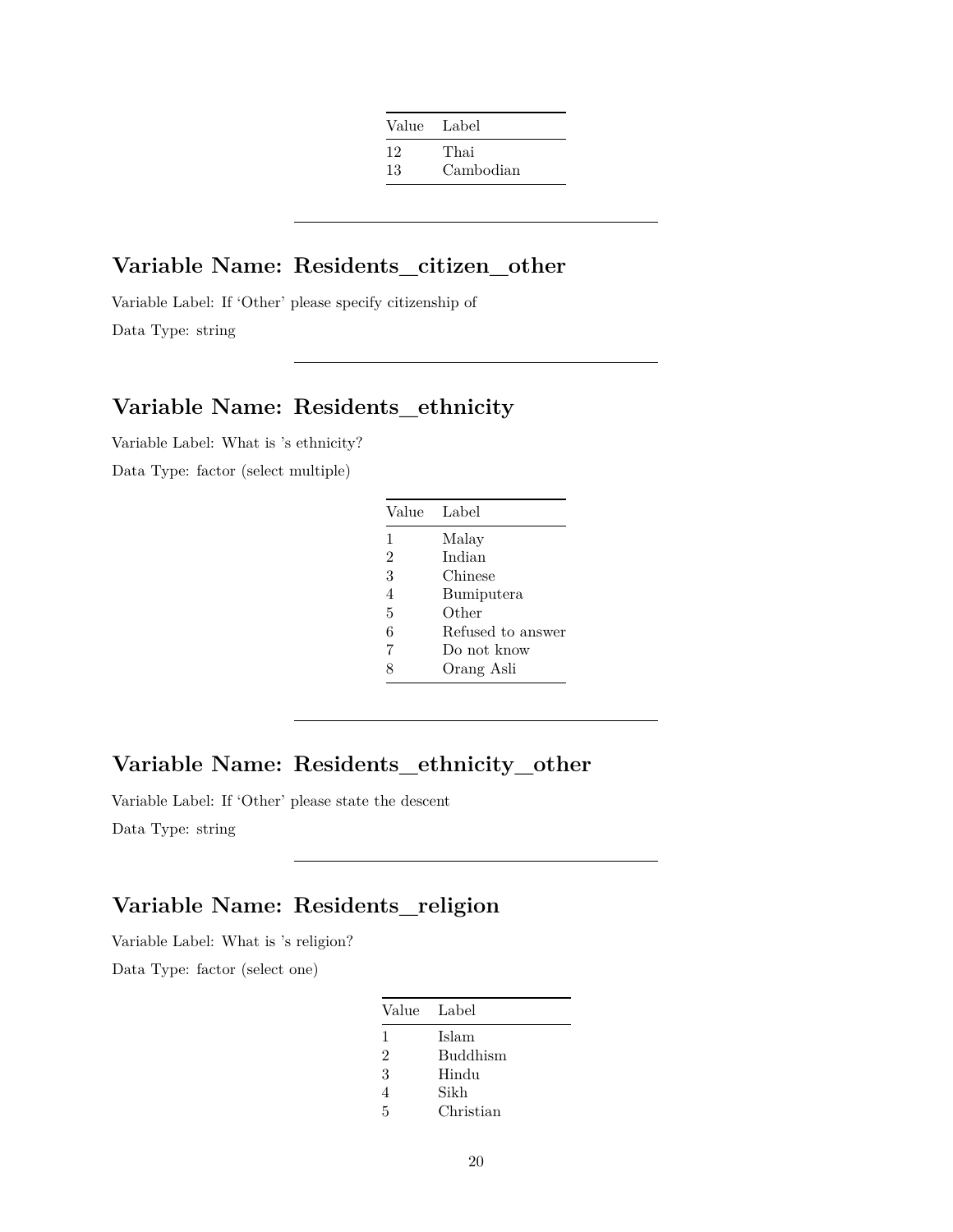|    | Value Label         |
|----|---------------------|
| 6  | Taoist              |
|    | Other               |
| 8  | Atheist or Agnostic |
| 9  | Do not know         |
| 10 | Refused to answer   |
| 11 | Animism             |

#### **Variable Name: Residents\_religion\_other**

Variable Label: If 'Other' please state the religion of Data Type: string

## **Variable Name: Residents\_language**

Variable Label: What is the main language speaks at home? Data Type: factor (select one)

| Value          | Label                 |
|----------------|-----------------------|
| 1              | Malay                 |
| $\overline{2}$ | Chinese               |
| 3              | Tamil                 |
| 4              | English               |
| 5              | Other                 |
| 6              | Don't know            |
| 7              | Refused to answer     |
| 8              | Orang Asli Language   |
| 10             | Other Indian Language |

#### **Variable Name: Residents\_language\_other**

Variable Label: If 'Other' please specify the language used at home by Data Type: string

## **Variable Name: Residents\_marital**

Variable Label: What is the marital status of ?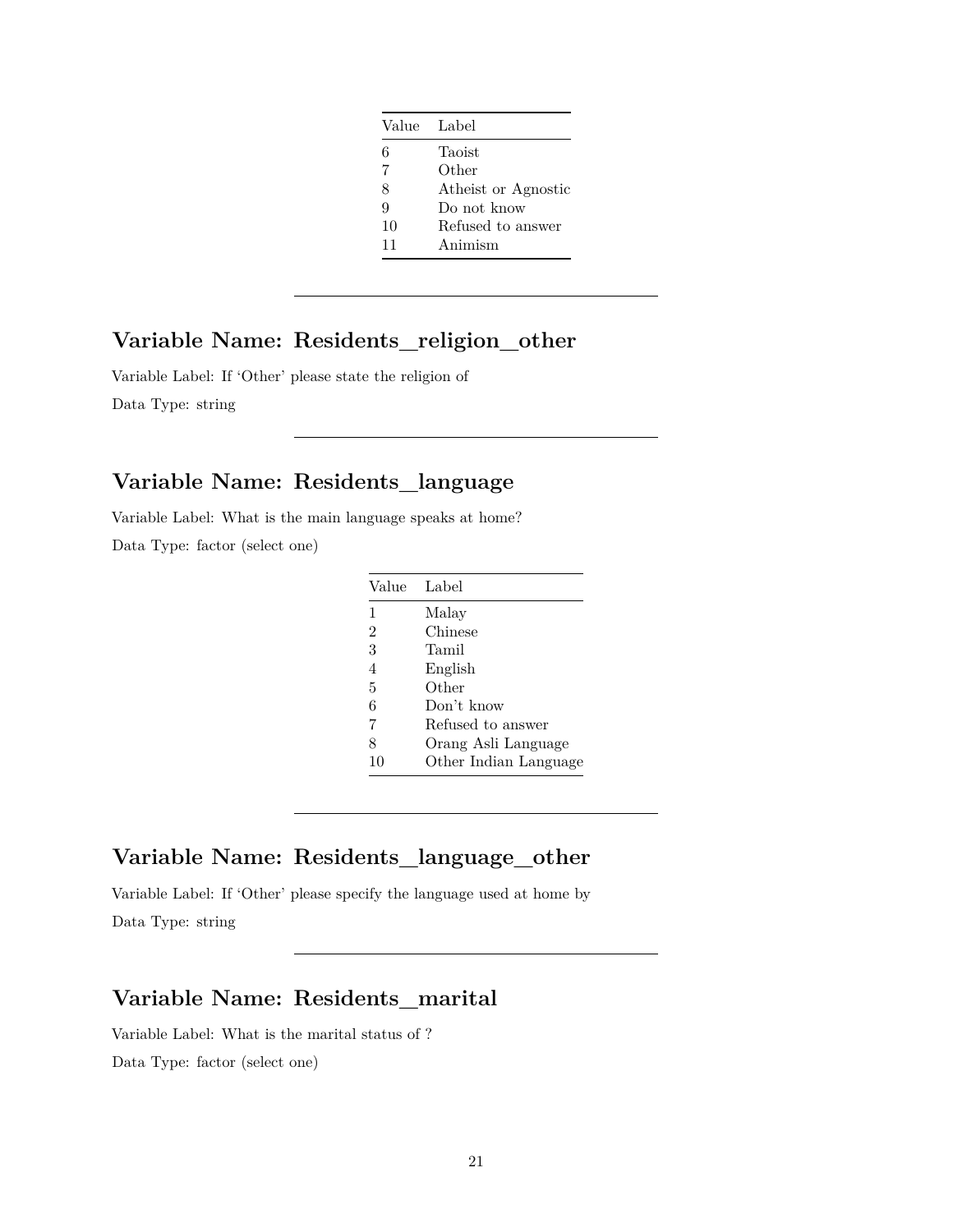|                | Value Label                             |
|----------------|-----------------------------------------|
|                |                                         |
| Value          | Label                                   |
|                | Single                                  |
| 2              | Married                                 |
| 3              | Separated / Living Apart (Not Divorced) |
| $\overline{4}$ | Divorced                                |
| 5              | Widow / Widower                         |
| 6              | Do not Know                             |
|                | Refused to answer                       |

### **Variable Name: Residents\_school**

Variable Label: What is the schooling history of ?

Data Type: factor (select one)

| Value          | Label                                      |
|----------------|--------------------------------------------|
| 1              | Never attended school                      |
| $\overline{2}$ | Attended but did not finish Primary School |
| 3              | Finished Primary School                    |
| 4              | Started High School                        |
| 5              | Finished Form 3                            |
| 6              | Finished Form 5                            |
| $\overline{7}$ | Finished Form 6                            |
| 8              | Started College (Diploma)                  |
| 9              | Finished College (Diploma)                 |
| 10             | Started University (Degree)                |
| 11             | Finished University (Degree)               |
| 12             | Other                                      |
| 13             | Do not know                                |
| 14             | Refused to answer                          |

### **Variable Name: Residents\_school\_other**

Variable Label: If 'Other' please specify the schooling history of Data Type: string

### **Variable Name: Residents\_employ**

Variable Label: What is the employment status of ? Data Type: factor (select one)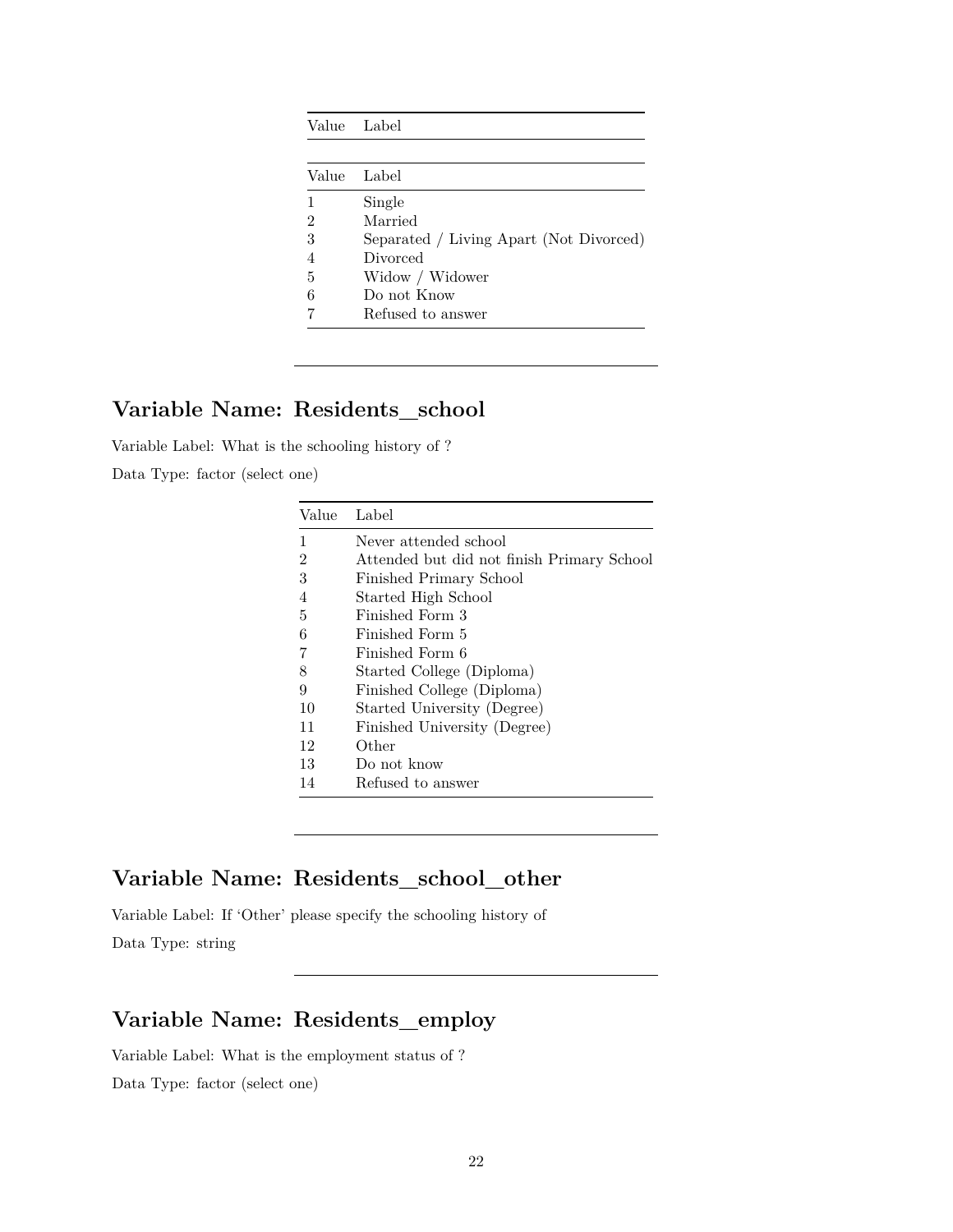|                | Value Label              |
|----------------|--------------------------|
| 1              | Too young to work        |
| $\overline{2}$ | Student                  |
| 3              | Housewife / Househusband |
| 4              | Not Working              |
| 5              | Casual Jobs              |
| 6              | Working Part-time        |
| 7              | Working Full-Time        |
| 8              | Do not Know              |
| 9              | Refused to answer        |
| 10             | Pensioners/Pensions      |
| 11             | Self Employed            |

#### **Variable Name: Residents\_jobtitle**

Variable Label: What is 's position or job title?

Data Type: string

## **Variable Name: Residents\_health**

Variable Label: Based on the following scale, indicate the health status of Data Type: factor (select one)

|                | Value Label       |
|----------------|-------------------|
| 1              | Very Good         |
| $\overline{2}$ | Good              |
| 3              | Satisfactory      |
| 4              | Poor              |
| 5              | Very Poor         |
| 6              | Do not Know       |
| 7              | Refused to Answer |

## **Variable Name: Residents\_sick**

Variable Label: In the past *two weeks* has been sick enough to have to miss out on his/her usual activities Data Type: factor (select one)

| Value Label                 |                   |
|-----------------------------|-------------------|
| 1                           | No                |
| $\mathcal{D}_{\mathcal{L}}$ | Yes               |
| 3                           | Do not Know       |
|                             | Refused to answer |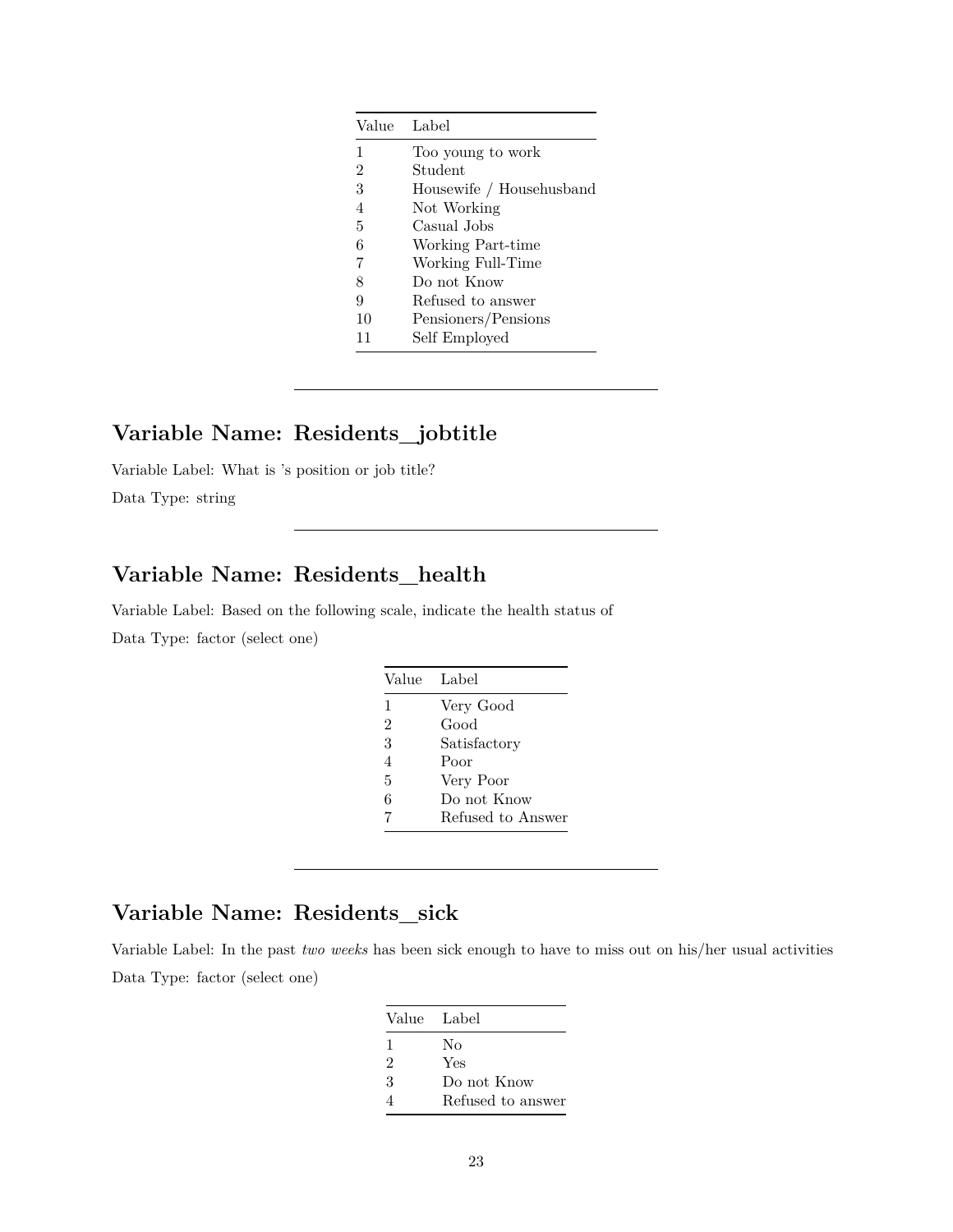### **Variable Name: Residents\_drvisits**

Variable Label: In the past *two weeks* has visited any of the following for health reasons Data Type: factor (select multiple)

|   | Value Label                       |
|---|-----------------------------------|
|   | Private Hospital                  |
| 2 | Government Hospital               |
| 3 | Doctor (Private Clinic)           |
| 4 | Doctor (Government Clinic)        |
| 5 | Pharmacist                        |
| 6 | Traditional Medicine Practitioner |
| 7 | Other                             |
| 8 | Do not know                       |
|   | Refused to answer                 |

## **Variable Name: Residents\_drvisits\_other**

Variable Label: If 'Other', what kind of health practitioner did visit? Data Type: string

### **Variable Name: Residents\_chronic**

Variable Label: Does suffer from any of the following heath issues

Data Type: factor (select multiple)

| Value Label |                                    |
|-------------|------------------------------------|
| 1           | Heart Disease                      |
| 2           | High Blood Pressure / Hypertension |
| 3           | <b>Diabetes</b>                    |
| 4           | $\text{Asthma/wheezing}$           |
| 5           | Vision Problems                    |
| 6           | Hearing problems                   |
| 7           | Problems with physical mobility    |
| 8           | Joint pain                         |
| 9           | Other pain                         |
| 10          | Don't know                         |
|             | Refused to answer                  |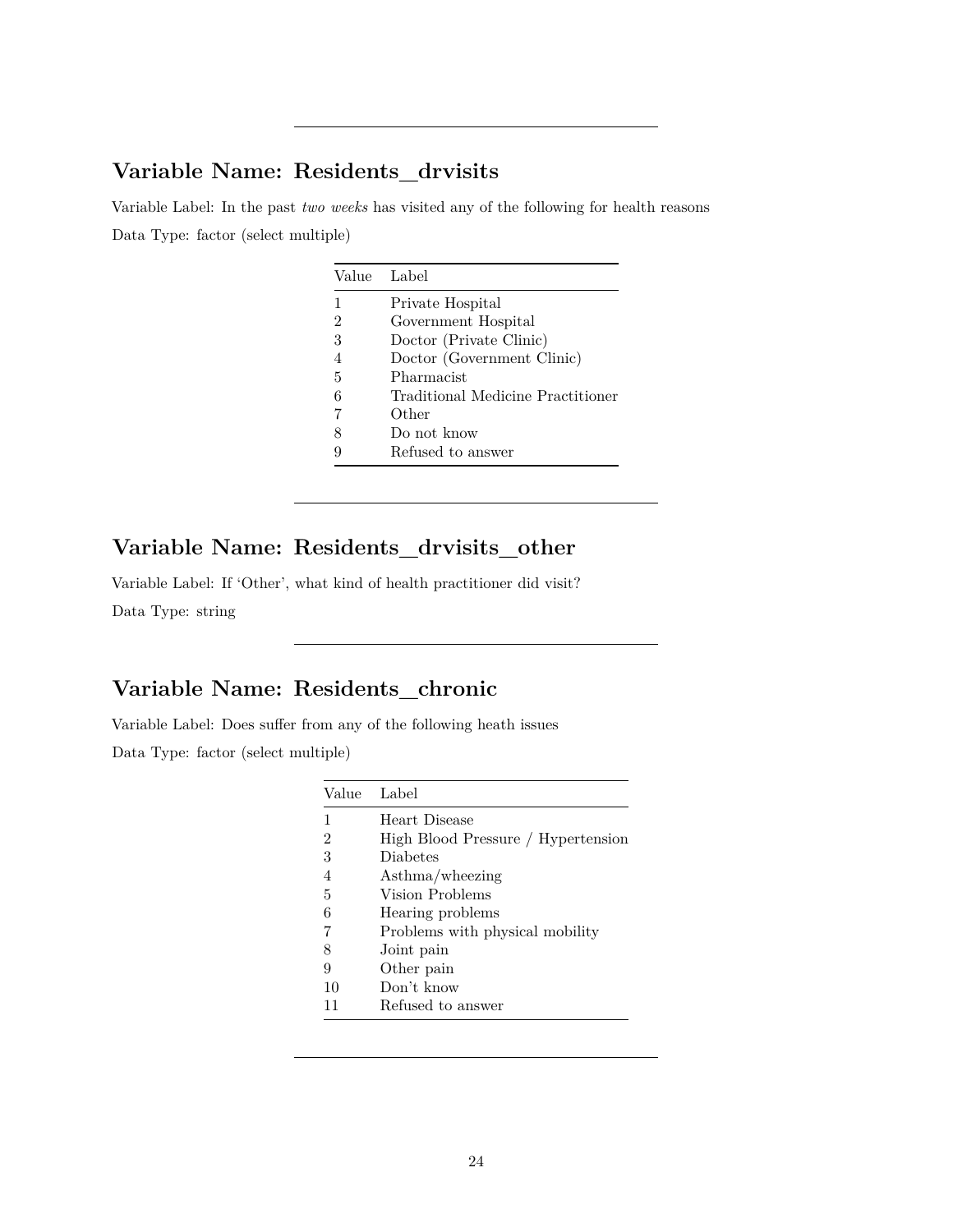#### **Variable Name: Residents\_chronic\_other**

Variable Label: If 'Other', please specify the health issue suffered by Data Type: string

### **Variable Name: Residents\_insured**

Variable Label: Does have private health insurance cover?

Data Type: factor (select one)

| Value Label   |                                           |
|---------------|-------------------------------------------|
|               | No Health Insurance                       |
| $\mathcal{D}$ | Health Insurance Through Employer         |
| -3            | Private health insurance (Subscribe Self) |
|               | Refused to answer                         |
| .5            | Don't know                                |

## **Variable Name: round0\_5**

Variable Label: Is there an expectant mother in the household?

Data Type: factor (select one)

| Value Label |                   |
|-------------|-------------------|
| -8          | Refused to answer |
|             | Yes               |
| 2           | Nο                |

### **Variable Name: round0\_5a**

Variable Label: What is the mother's name Data Type: string

### **Variable Name: round0\_5b**

Variable Label: What is the expected date of delivery

Data Type: date